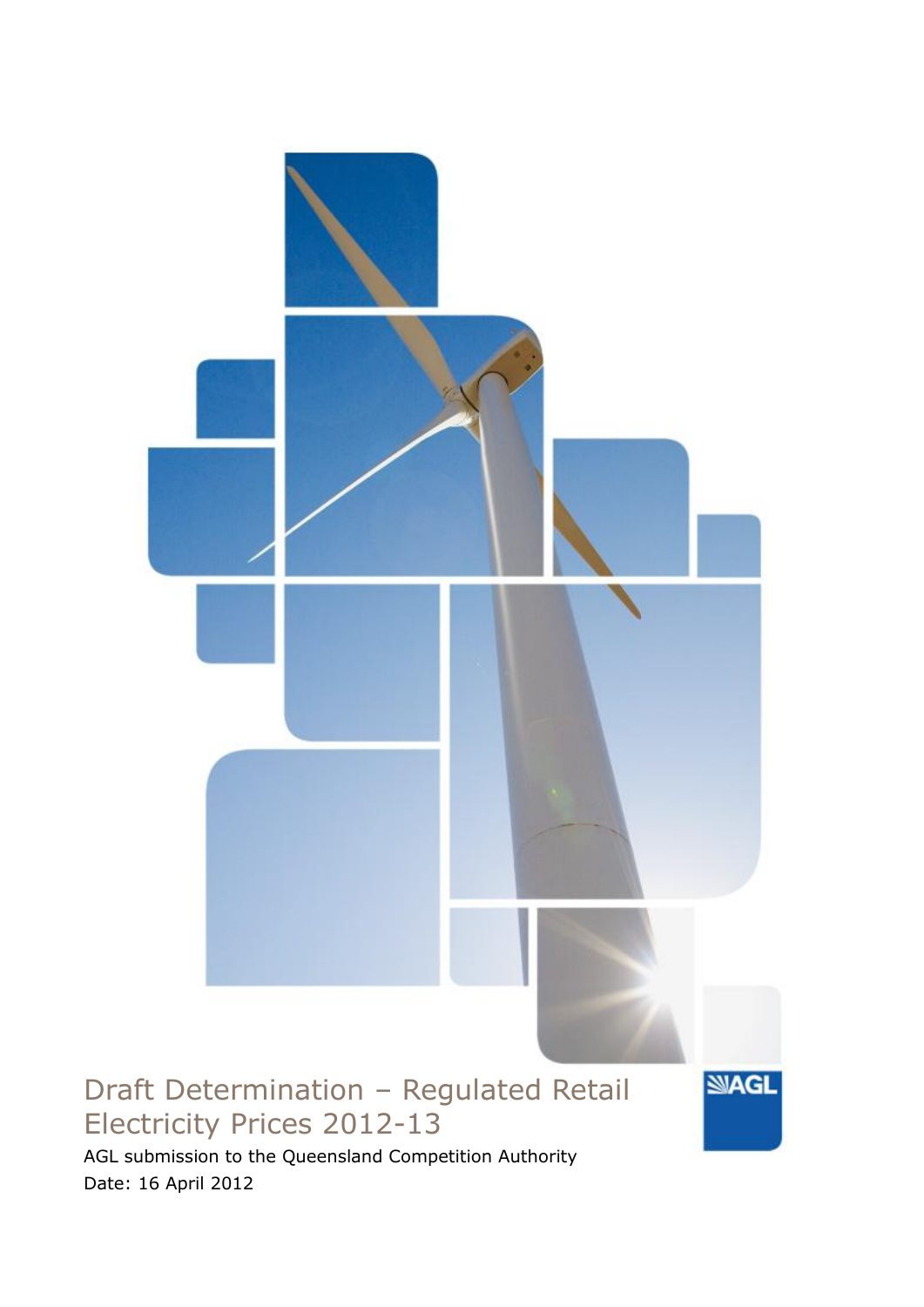# **Table of Contents**

| 1.                                                                          |  |
|-----------------------------------------------------------------------------|--|
|                                                                             |  |
|                                                                             |  |
|                                                                             |  |
|                                                                             |  |
|                                                                             |  |
|                                                                             |  |
| 2.                                                                          |  |
|                                                                             |  |
| Market-based approach does not reflect to the actual cost of supply  12     |  |
|                                                                             |  |
| The role of PPAs and long-dated hedges in the current electricity market 14 |  |
|                                                                             |  |
|                                                                             |  |
|                                                                             |  |
|                                                                             |  |
|                                                                             |  |
|                                                                             |  |
|                                                                             |  |
|                                                                             |  |
|                                                                             |  |
|                                                                             |  |
|                                                                             |  |
|                                                                             |  |
| 3.                                                                          |  |
|                                                                             |  |
|                                                                             |  |
|                                                                             |  |
|                                                                             |  |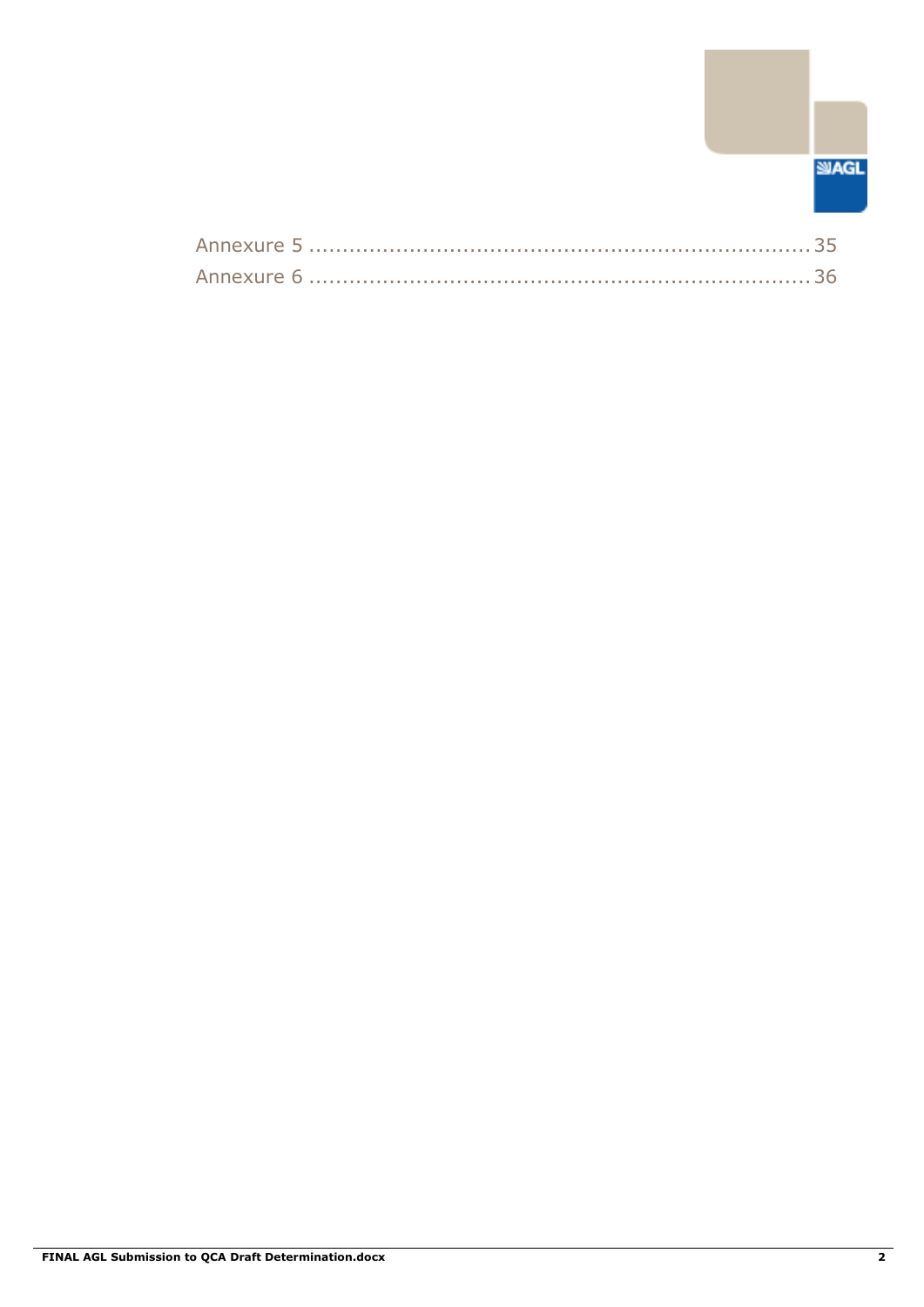

## Executive Summary

AGL Energy Ltd (AGL) welcomes the opportunity to provide comments to the Queensland Competition Authority (QCA) on the *Regulated Retail Electricity Prices 2012-13 – Draft Determination March 2012* (*Draft Determination*) and the supporting report by ACIL Tasman (ACIL) *Estimated energy purchase costs for 2012/13 retail tariffs - March 2012* (*ACIL Report*).

As one of the largest retailers in Australia with over 3.3 million customers and as the second largest retailer operating in south east Queensland since 2007, AGL has relevant knowledge and experience to comment on the Draft Determination and the consultant"s report and has a considerable interest in the outcome of the Final Determination.

### **General comments**

Under the Minister"s Delegation, the QCA is required to conduct an open consultation process with all relevant parties. While the overall process of consultation on 2012/13 regulated prices commenced in May 2011, AGL does not consider that an open consultation process has been conducted. There had been no consultation in relation to the "alternative methodology" used to estimate wholesale energy costs and the brevity of the two week period allowed to respond to the Draft Determination. The release of the Draft Determination was the first time AGL has been able to review the preferred price setting methodology and tariffs.

AGL has been broadly supportive of a move away from the previous Benchmark Retail Cost Index (BRCI) methodology for setting retail prices. Using an N+R structure with effective network cost pass-through provisions will ultimately provide a more efficient and robust approach to setting retail tariffs. However, the effectiveness of this approach is predicated on the QCA setting appropriate levels of cost and margin within the R component. The cost components of retail prices in the Draft Determination are unambiguously below the level that is appropriate for the representative retailer"s "actual costs of supply". AGL considers the Draft Determination to be highly unbalanced.

The approaches used by ACIL in the Draft Determination significantly underestimate wholesale energy costs, especially considering the range of costs using the two approaches provided in ACIL's report. ACIL's report is also radically different to advice it has only recently issued to the Australian Energy Markets Commission (see Annexure 1). It is also evident that the QCA has adopted a "cherry picking" approach to determine the method that will deliver the lowest cost components in the build-up of the wholesale energy cost allowance.

Setting prices in the Draft Determination, which ignore the long-term costs of electricity supply in Queensland, has the overall effect of removing more than \$200 million in revenue from the merchant retailers/generator sector in South East Queensland (SEQ) in 2012/13. The impact of this change will not only affect retail competition in SEQ, and investment confidence in power generation in Queensland, but AGL expects the Queensland Government Budget impact arising from subsidies to Ergon on account of the uniform tariff policy will increase by *about* \$150 million in 2012-13 over and above last year"s subsidy of \$399 million.

AGL also remains concerned that there are a number of instances in the Draft Determination where the QCA acknowledge that under the current regulatory framework they are restricted in any amendments they are able to make for changes in Network Charges or other unforeseen events following the release of the Final Determination by 31 May 2012. It would not be the first time that subsequent changes in costs have been incurred by retailers and unaccounted for by QCA final determinations, and thus our observation is clearly more than a theoretical one. Accordingly, the transfer of these risks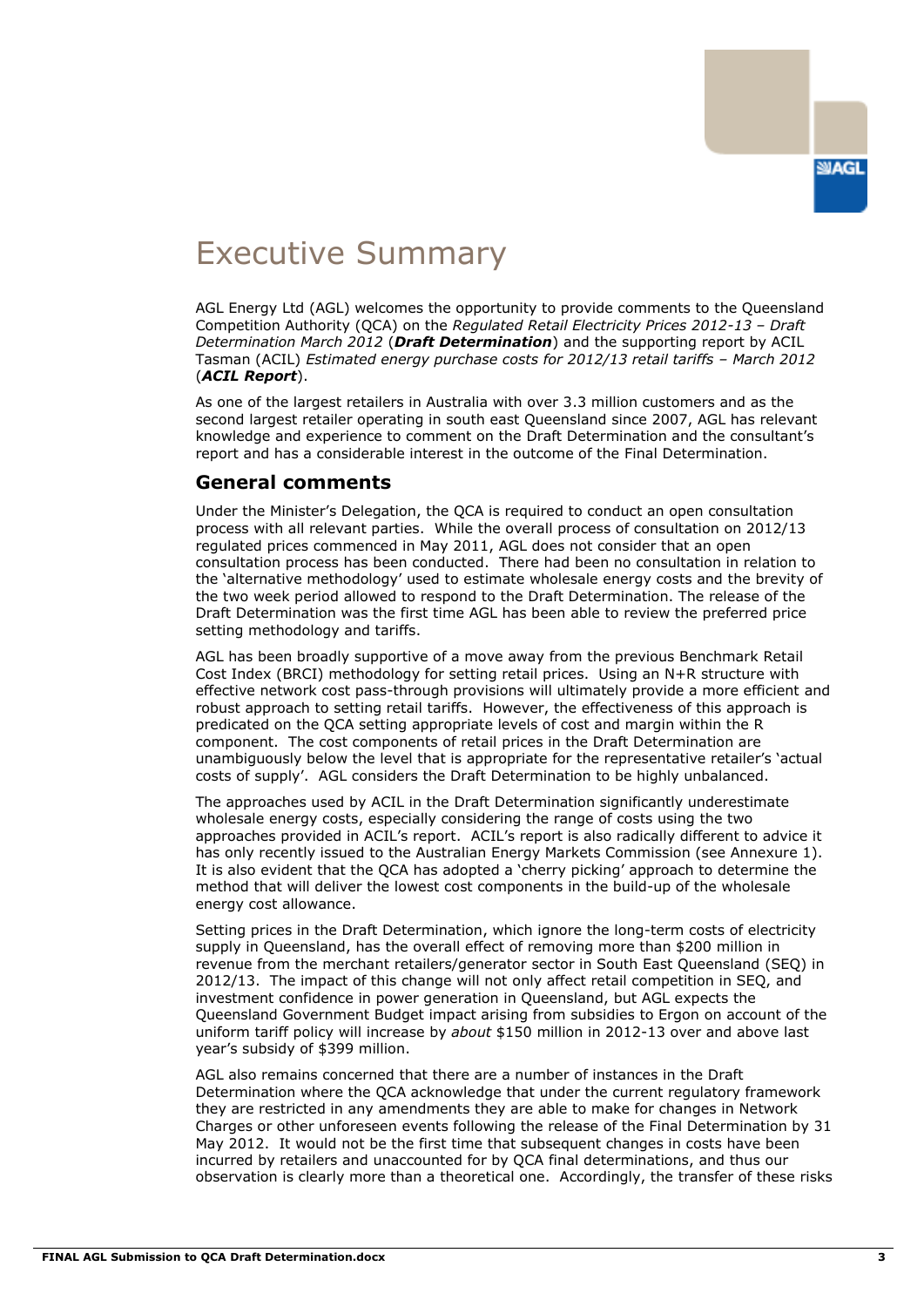

to retailers through the regulated pricing process, and the inability of the QCA to remedy such events beyond 31 May 2012, should be acknowledged by the QCA and reflected in the cost allowances provided.

### **Energy costs**

Since the QCA"s Draft Methodology Paper in November 2011, the QCA has amended their preferred approach for estimating the wholesale energy cost (WEC) from the "price distribution approach" to a "hedging approach". AGL has a number of grave concerns with using a market-based methodology, such as the hedging approach, to calculate the WEC for 2012/13:

- A market-based cost approach makes no consideration of a retailers long-term energy purchase cost arrangements such as PPAs, structured, or other long-dated hedging instruments;
- A market-based approach delegitimizes the use of longer term instruments such as PPAs by setting the WEC within tariffs using short-dated contract and pool prices; and
- A "representative retailer" (as defined by the QCA) would likely acquire PPA contract costs and this is supported by the current level (or relative lack) of liquidity in the short-dated Queensland electricity market.

Aside from these high-level issues with a market-based cost methodology, AGL has a number of specific concerns with the application of the hedging approach to determine costs for the Energex NSLP and control load tariffs:

- Insufficient liquidity in exchange traded markets means that the contract price data used does not accurately represent retailers costs;
- Contract volume data shows that short-dated peak swap contracts do not cover the relevant peak load periods;
- Using 'carbon-inclusive' contract prices, as far back as 2009, underestimates retailers carbon cost exposure despite attempts by the QCA to mitigate this impact;
- ACIL has recommended that the QCA model the cost for the control load tariffs 9000 and 9100 using the discredited price distribution approach. AGL is completely opposed to the use of this methodology as it effectively assumes that a retailer would be willing to be exposed to an unhedged load which would run counter to retailers" risk management policies;
- AGL is concerned that from the limited information provided by ACIL it appears that ACIL have underestimated the impact of the carbon price on spot prices. This combined with the use of the d-cyhpa Trade contract prices means that the hedging approach will underestimate the uplift in the WEC due to the carbon price; and
- Spot price modelling used to estimate the retailer's hedging costs includes some highly unusual outcomes not observed to the same extent historically.

AGL does not agree with the proposed approach for calculating the WEC. However, AGL has suggested a number of amendments to this hedging approach to better reflect the "actual cost of supply" that retailers are exposed to in servicing customer loads for 2012/13.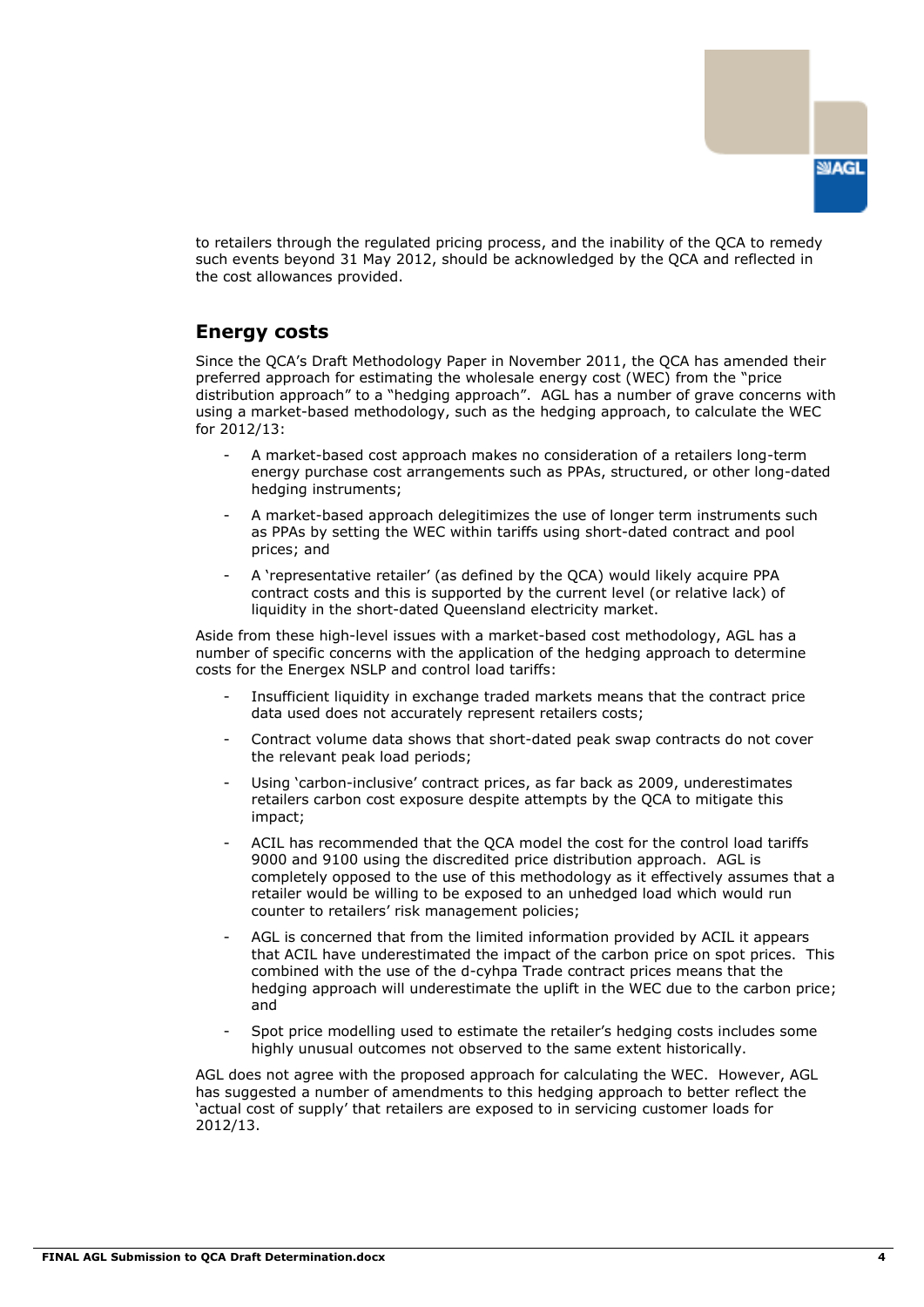

## **Retail operating costs**

The QCA has adopted IPART"s benchmark for retail operating costs without any reference to the costs that actual retailers operating in Queensland are incurring. The retail operating costs used in the BRCI should be maintained.

## **Retail margin**

The QCA has adopted IPART"s benchmark for retail margin of 5.4% of the total allowed costs without taking into account the higher risk in QLD due to uncertain regulatory outcomes and the absence of any provisions for cost past through and changes in network charges.

## **Allowance for headroom**

The allowance for headroom of 5% is the minimum required to encourage customer to switch or enter into market contracts. However if the cost components determined by the QCA are inadequate, this will clearly be insufficient as well.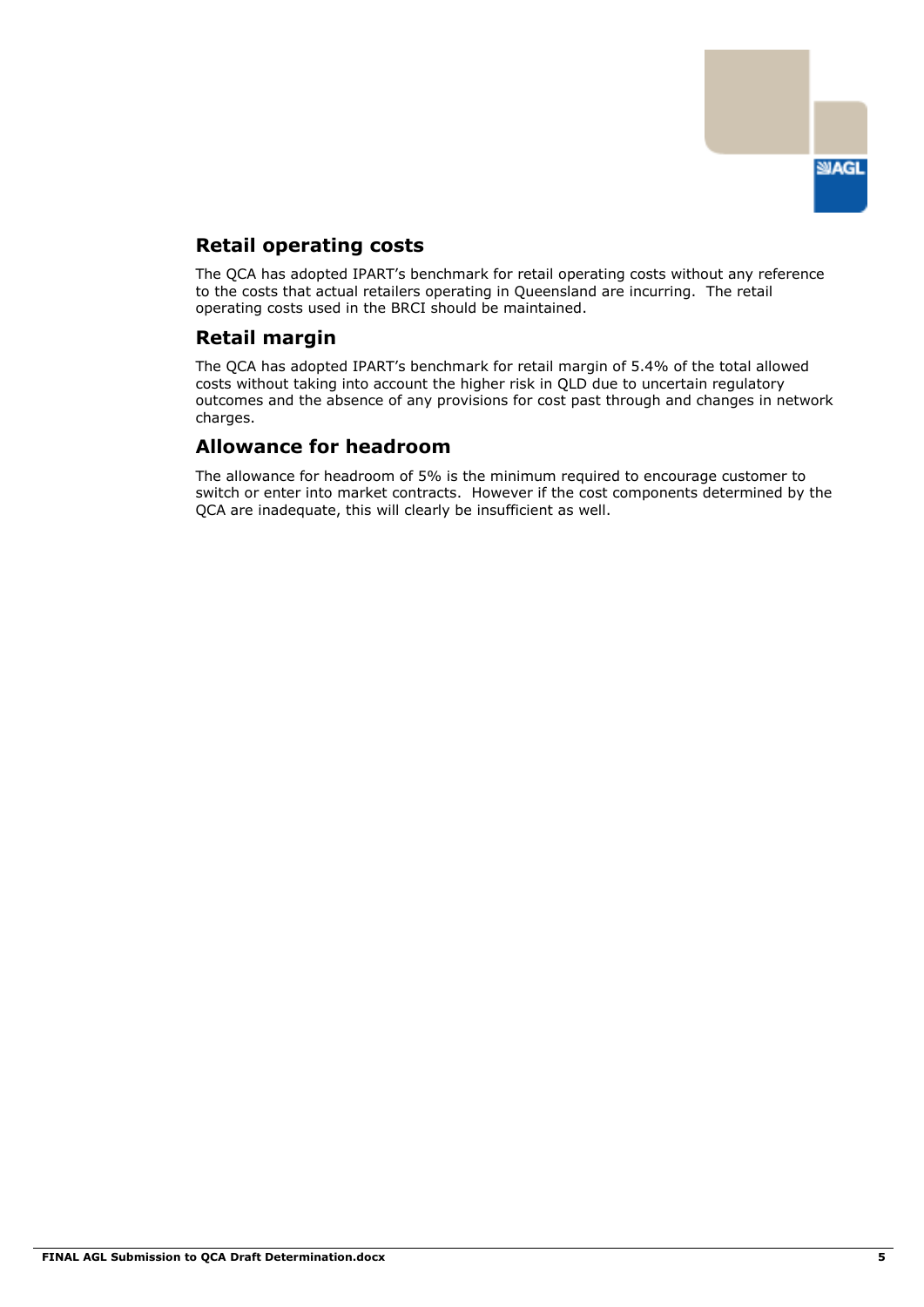

# 1. General Comments

### **Consultation process**

The Minister"s cover letter to the QCA states that "the Authority is required to undertake an open consultation process with all relevant parties and consider all submissions received within the consultation period".

The methodologies used to determine notified prices for 2012/13, in large part, ignore the concerns raised by retailers through the consultation process. During consultation on the QCA"s *Draft Methodology Paper, Regulated Retail Electricity Prices 2012-13* (*Draft Methodology Paper*) and at the workshop held on 25 November 2011, there was general agreement that the price distribution methodology proposed by ACIL to determine the wholesale energy costs was simply not appropriate.

In the Draft Determination, ACIL has provided the QCA with an alternative hedging approach using elements of the price distribution approach but with the controlled load being modelled with the price distribution approach. There has been no consultation on this alternative method.

In addition, AGL does not consider that an adequate process has been undertaken by the QCA for the following reasons:

- The two week period to respond to the Draft Determination is not adequate for AGL to fully analyse and understand the complex "black-box" modelling undertaken by ACIL; and
- The ACIL report lacks sufficient detail and modelling data were not provided initially with the release of the Draft Determination.

The timeframe of the review has placed significant limitations on the effectiveness of the consultation carried out.

## **QCA's general approach to setting notified prices**

In the context of the continuation of the Queensland regulated pricing framework, AGL has been broadly supportive of a move away from the previous Benchmark Retail Cost Index (BRCI) methodology for setting retail prices. Using an N+R structure with effective network cost pass-through provisions will ultimately provide a more efficient and robust approach to setting retail tariffs. However, the effectiveness of this approach is predicated on the QCA setting appropriate levels of cost and margin within the R component. The cost components of retail prices in the Draft Determination are unambiguously below the level that is appropriate for the representative retailer"s "actual costs of supply".

A key element of retailers" costs is the wholesale energy component. The QCA has used current circumstances where short-dated market prices are lower than the costs of generation to justify a move away from using the LRMC of generation to a market-based approach. While the QCA has acknowledged that the use of LRMC provides superior security of supply outcomes, the QCA has stated that it is not concerned about the short term consequences on the supply-side due to the current excess generation capacity. The QCA has used these current conditions to argue that LRMC cannot reflect market conditions, and therefore the wholesale energy cost (WEC) should be based solely on the purchase of hedge contracts.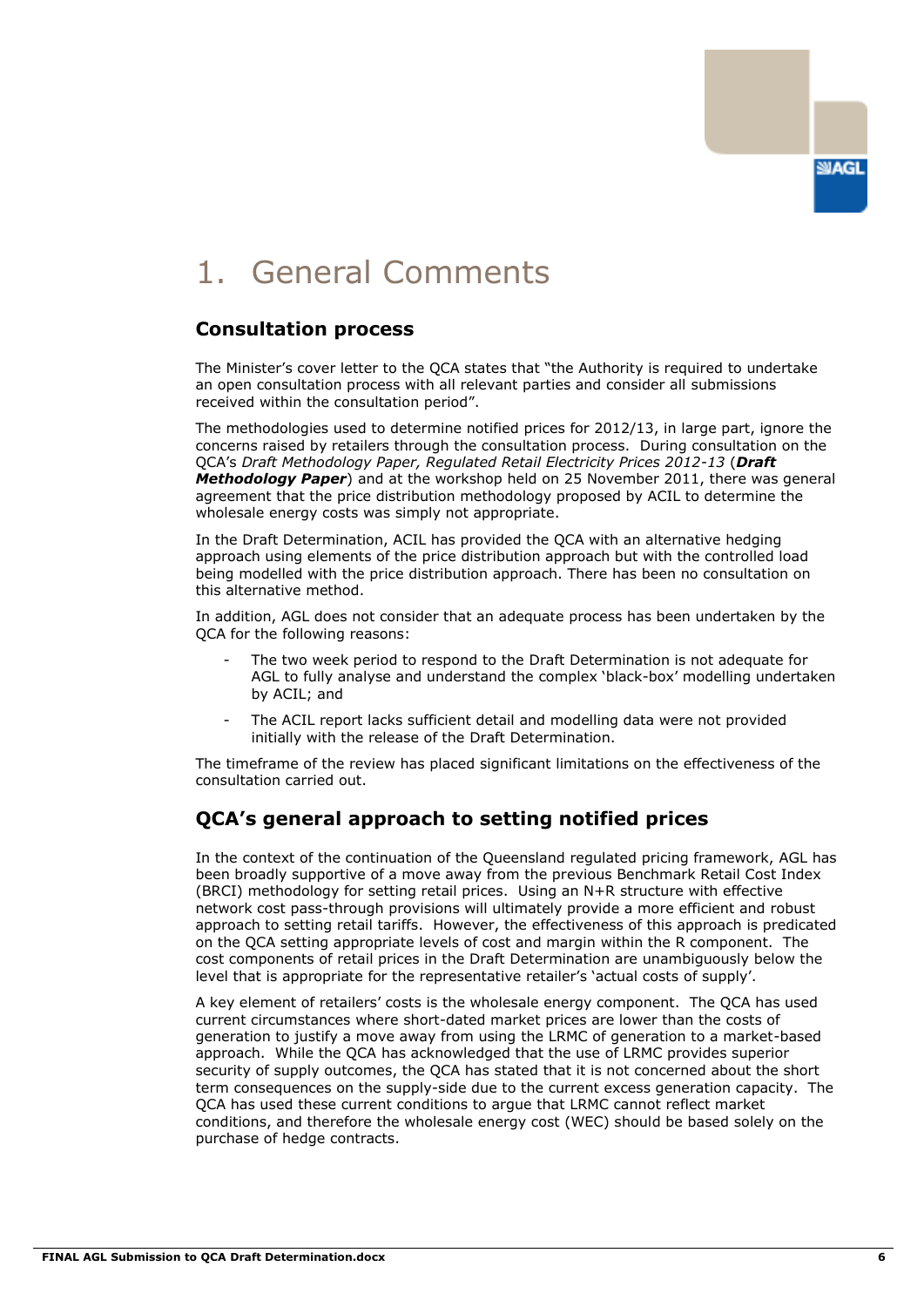

ACIL Tasman, in their Draft Methodology paper, argued that the greenfield approach "may bear no resemblance to supplying an additional unit of energy in Queensland'.<sup>1</sup> Yet this assumes away any activity in long-dated transactions throughout the business cycle. Since PPAs form a precondition of entry for new generation, it is difficult to reconcile such theoretical statements with the realities of energy markets, regardless of geographic location or prevailing market design given their vital importance.

The problem with the QCA"s position is that a representative retailers" energy purchase cost should reflect a combination of the costs that make up the actual cost of supply - Power Purchase Agreements that retailers buy to secure power for customers, spot purchases as well as the costs associated with purchasing (and selling) hedging contracts of varying tenors. That is, retailers" energy purchase costs are not just hedging costs as the QCA"s (and ACIL Tasman"s) approach explicitly assumes. This assumption is acknowledged in price setting methodologies used in New South Wales and in South Australia. But in Queensland, the result of the proposed approach is that retailers are left managing long-term risks with an allowance that only accounts for short-term costs. This approach is discussed in further detail in Section 2.

A flow-on impact of the regulation of retail prices with full retail contestability is that, retailers face significant asymmetric risk. If prices are set too high, retailers will offer higher discounts to compete away any excessive margin. If prices are set too low, some retailers may choose not to enter the market and retailers with an existing customer base like AGL will be forced to cross subsidise these customers, and crucially, have an obligation to supply. This latter point seems to have been completely assumed away in the Draft Determination, despite its economic consequences.

AGL notes that the QCA have attempted to balance the competing objectives of having regard to the "actual costs of supply and the impact on competition" with the inclusion of a 5% head room allowance. AGL is of the view that based on the QCA"s Draft Determination that a 5% head room allowance should be the minimum amount to attempt to maintain competition in the market. However, this will clearly be inadequate if the cost components to which it is applied are systematically underestimated.

## **Modelled wholesale energy cost is too low**

The wholesale energy cost (WEC) allowance is simply too low, and this should be obvious when compared with previous determinations and other published benchmarks. It appears that the QCA has adopted a 'cherry picking' approach to determine the method that will deliver the lowest cost components. Two different wholesale energy cost (WEC) approaches have been used to set prices: the hedging approach for the NSLP cost and the price distribution approach for the controlled loads. The use of the two approaches appears to result in the adoption of the lower amount calculated for the different tariffs. The QCA has relied heavily on selective benchmarks established by IPART, but not in their entirety and specifically, not in relation to wholesale energy costs where IPART has used the higher of LRMC or market costs. QCA seemed to draw comfort from the ICRC"s approach to wholesale energy costs. The ICRC regulates a tiny subset of the NEM, and in the event has systematically eliminated any prospect of competition by underestimating the regulated price. This has been made possible by the fact that the regulatory actions of the ICRC will have absolutely no impact on the security of supply – the ACT essentially has no generating capacity and free rides on the NSW regulatory framework and its generation fleet. Queensland does not have this luxury, and so we would caution drawing any confidence whatsoever from ICRC methods.

<sup>&</sup>lt;sup>1</sup> ACIL Tasman, Draft Methodology for estimating energy purchases costs, 2012/13. Page 10.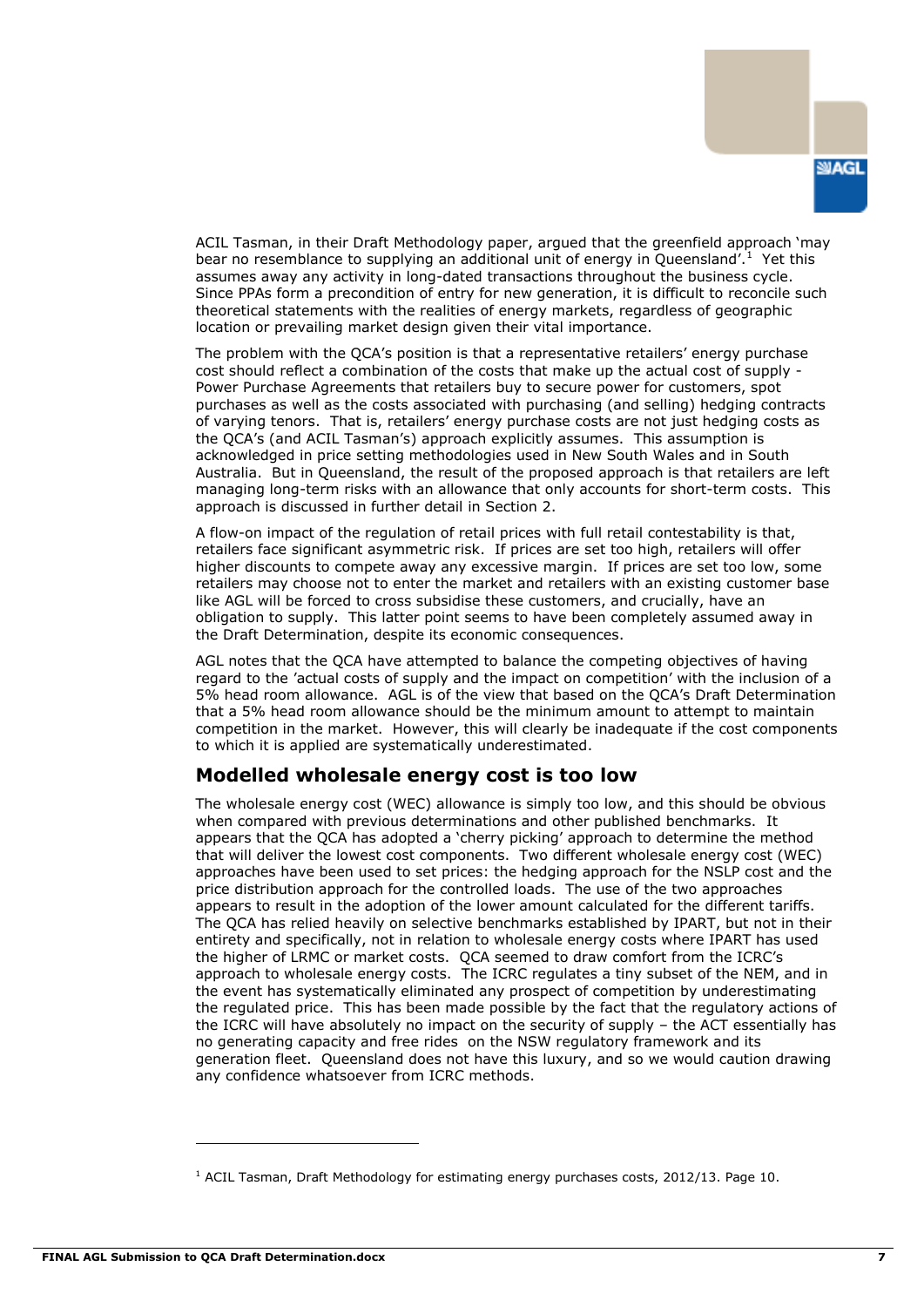

The QCA has determined the wholesale energy costs to be \$61.60/MWh (including carbon but excluding losses) based on the Energex NSLP. This is based on the median or 50<sup>th</sup> percentile price using the hedging approach.

In AGL's response to the Draft Methodology paper, AGL had stated in relation to ACIL's original price distribution approach that "the mean of an historical price distribution has no relevance" and that an appropriate point on the distribution curve is "likely to represent a cost within the 90-95<sup>th</sup> percentile". At these percentiles, the price distribution approach produces a wholesale energy cost of \$87.23 to \$88.20/MWh (including carbon but excluding losses) on the Energex NSLP.

The key outcomes of ACIL's modelling using both approaches are outlined in Table 1 below.

|                    | <b>Price distribution</b><br>approach | <b>Hedging approach</b> |  |  |
|--------------------|---------------------------------------|-------------------------|--|--|
| Median             |                                       | \$61.60                 |  |  |
| Mean               | \$63.97                               | -                       |  |  |
| 90-95th percentile | \$87.23-\$99.20                       | \$63.19-\$64.03         |  |  |

**Table 1 - ACIL's wholesale energy costs on Energex NSLP including carbon, excluding losses**

To establish the appropriateness of the proposed WEC allowance the amount can be benchmarked against other public sources. On 25 November 2011 the Australian Energy Market Commission (AEMC) published a report entitled *Possible Future Retail Electricity Price Movements: 1 July 2011 to 30 June 2014*. The related consultant report titled *Wholesale energy cost forecast for serving residential users* prepared by ACIL Tasman was released in February 2012. This report examined wholesale energy costs for all states using a market simulation modelling approach and an LRMC modelling approach.

Comparing the results in this report for Queensland, AGL would highlight that in the AEMC/ACIL Report base swap prices are up to 45% higher than the swap prices used in the Draft Determination. Combined with modelled pool prices which are higher than the Draft Determination, ACIL had estimated a market-based hedged cost for the QLD NSLP of \$75.80/MWh (including carbon) compared with \$61.60/MWh in the Draft Determination. Further details on the AEMC/ACIL Report is provided in Annexure 1.

AGL considers that the QCA"s Draft Determination on the wholesale energy costs to be too low when considering the 90-95<sup>th</sup> percentile range under the price distribution approach and the QLD NSLP hedge cost presented in the AEMC/ACIL Report.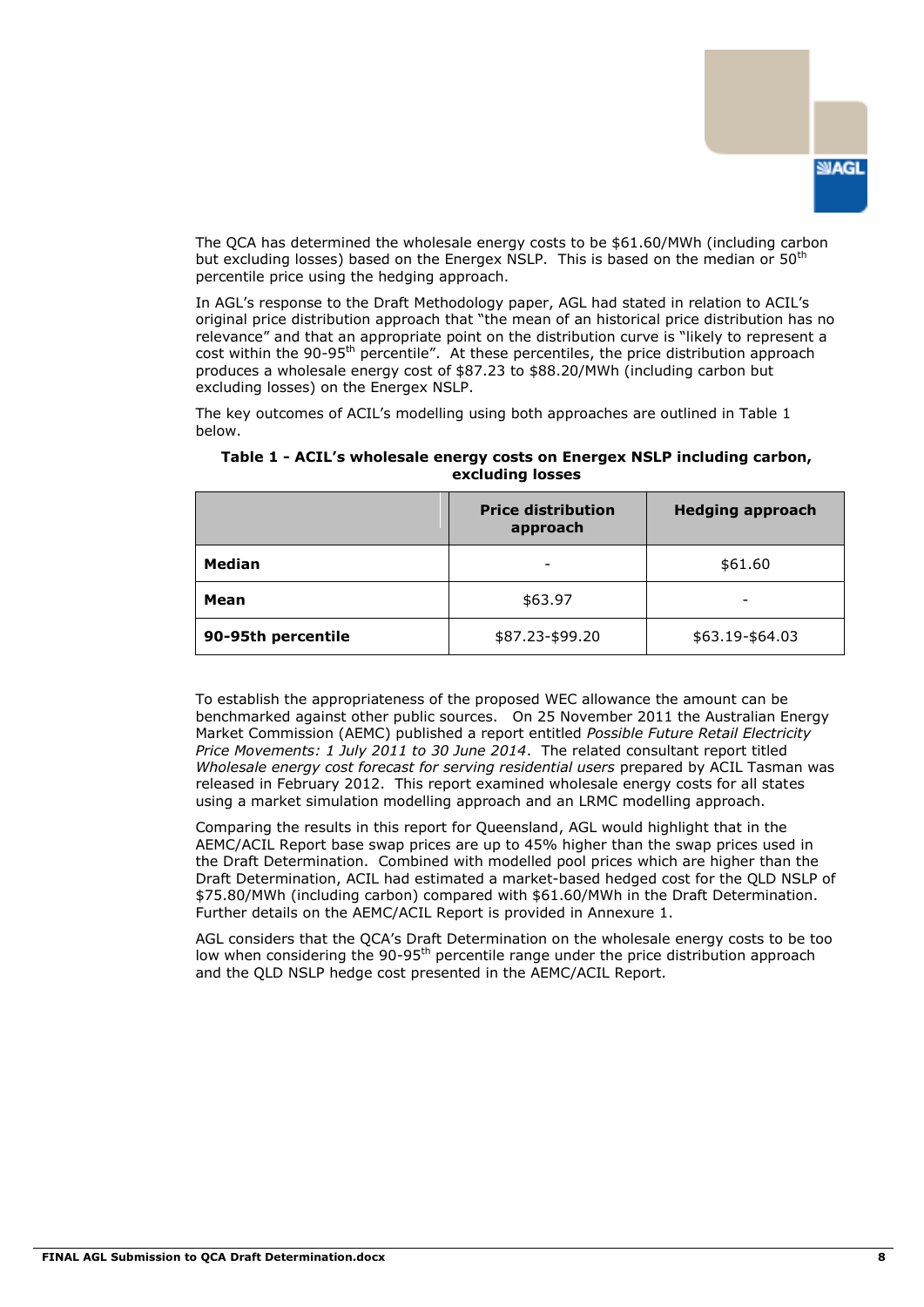

## **Assessment of impact on QLD electricity market**

Using a number of assumptions, AGL has assessed the headline impacts of the draft determination on the overall QLD electricity market as shown in Table 2.

|                                                                   | <b>SEQ</b><br>\$m\$ | <b>Non-SEO</b><br>\$m\$ | <b>Total QLD</b><br>$(\$m)$ |
|-------------------------------------------------------------------|---------------------|-------------------------|-----------------------------|
| Increase in tariff revenue                                        | 260                 | 190                     | 450                         |
| Additional costs:                                                 |                     |                         |                             |
| Increase in transmission/distribution costs                       | 210                 | 160                     | 370                         |
| Increase in carbon costs                                          | 260                 | 180                     | 440                         |
| <b>Reduction in merchant revenues for</b><br>retailers/generators | (210)               | (150)                   | (360)                       |

**Table 2 – Estimated impact of the Draft Determination on retailers/generators**

In the fully competitive, privatised retail electricity market in SEQ, the Draft Determination will remove over \$200 million in revenue from the private sector. This will have a severe impact on the level of competition. At the same time, AGL expects the Queensland Government Budget impact arising from subsidies to Ergon on account of the uniform tariff policy to increase by *about* \$150 million in 2012-13, setting retail tariffs in the Ergon region even further below cost reflective levels. In 2010-11, Queensland Government Budget subsidies to Ergon Energy were \$399 million (Ergon Energy, Annual Financial Statements for the year ended 30 June 2011).

### **Market competition**

The Terms of Reference require the QCA to have regard to the effect of the determination on competition in the Queensland retail electricity market and to ensure that wherever possible, customers "have the opportunity to benefit from competition and efficiency in the marketplace".

Customer churn is a good indicator of the level of competition. If retailers are actively competing for customers, the level of churn increases or remains high. Figure 1 shows the latest historical one month annualised churn rate over a 3-year rolling window published by AEMO (March 2012). Since the Draft Methodology Paper, the churn rates in QLD have fallen to the lowest levels since the commencement of FRC due to concerns about the outcome of this price determination – and it is likely that the Draft Determination is considerably worse than the market"s initial expectations. The level of competition in QLD has dropped very substantially and is now lower than all of the other main regions of the NEM.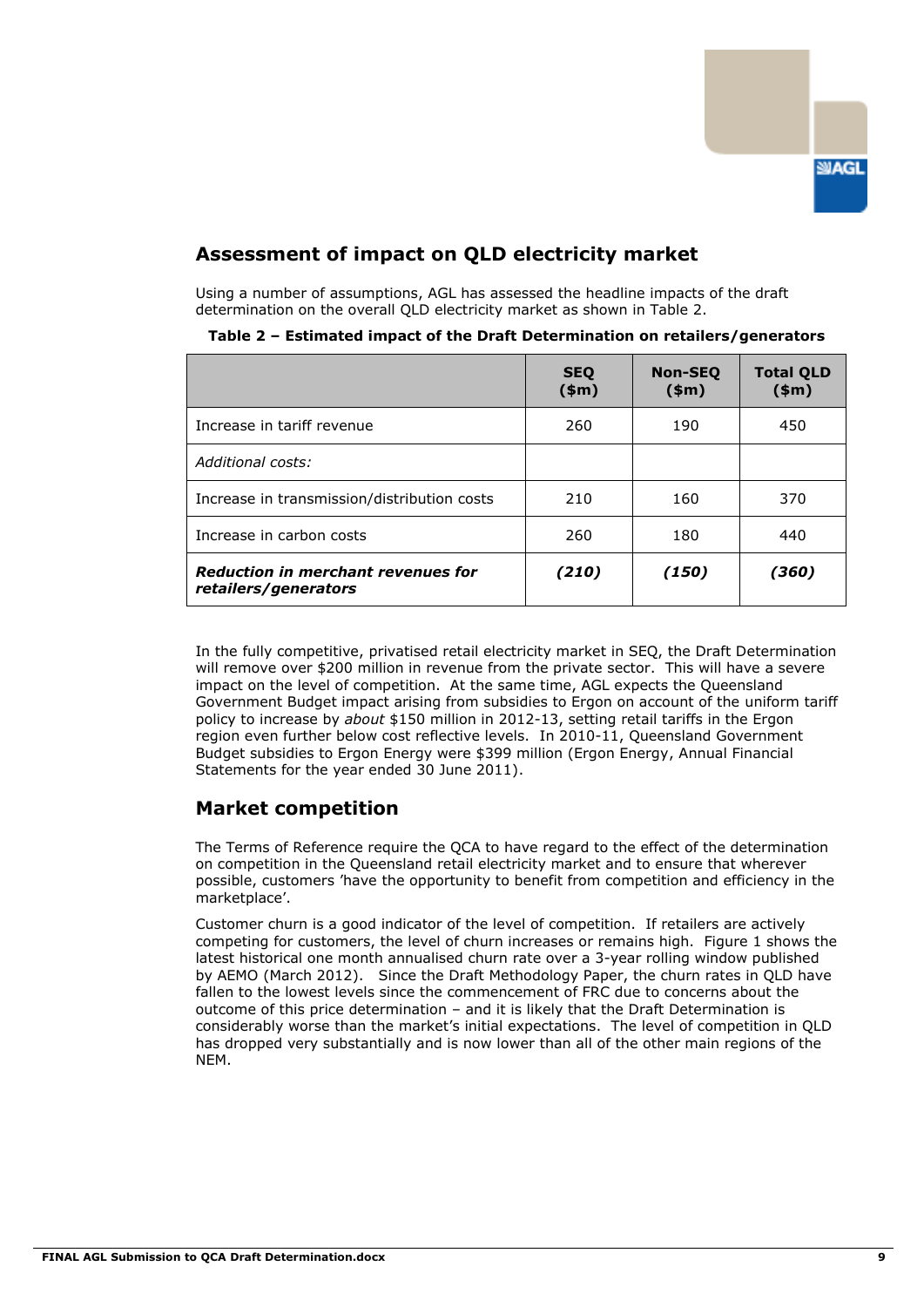

It is AGL's view that the Draft Determination will not promote competition.



**Figure 1 - Monthly churn rates in NSW, QLD, SA and VIC**

### **Network and cost pass-through risks**

The QCA considers that its delegated role to determine notified prices concludes by 31 May 2012 and it has no ongoing role in administering the price determination. AGL remains concerned that there could be possible changes post 31 May 2012 which include:

- Network costs: If approved network charges change from the draft costs included in the Final Determination retailers will be exposed to the difference; and
- Costs for unforeseen events: QCA note that the Minister's Delegation does not provide them with any scope to allow for a catch-up of costs in the following year due to the impact of unforeseen events within a particular year. The change in the 2012 STP from the non-binding estimate of 9% compared to the final 2012 STP of 23.96% provides a clear example of the need for some type of allowance to ensure that retailers "remain whole" in these circumstances.

The transfer of these risks to retailers through the regulated pricing process should be acknowledged by the QCA, and reflected in the cost allowances provided.

## **Basis of prices**

It is unclear whether price forecasts in the ACIL Report are in 20011/12 dollars or 2012/13 dollars. In general the tables and figures in the ACIL Report do not specify the basis of the prices. However there is a reference in Table 1 of the ACIL Report that the VOM and FOM data are in 2011 dollars. However, d-cypha contract prices will be in 2012/13 (unless they have been adjusted). As part of the hedging approach when spot prices are settled against contracts, AGL assumes that this has been calculated in nominal dollars, but there does not seem to be any confirmation of this. AGL requests that the QCA ensures that the data used to determine the 2012/13 prices are updated to the proper basis.

*Data from National Electricity Market, Month Retail Transfer Statistics, March 2012, AEMO*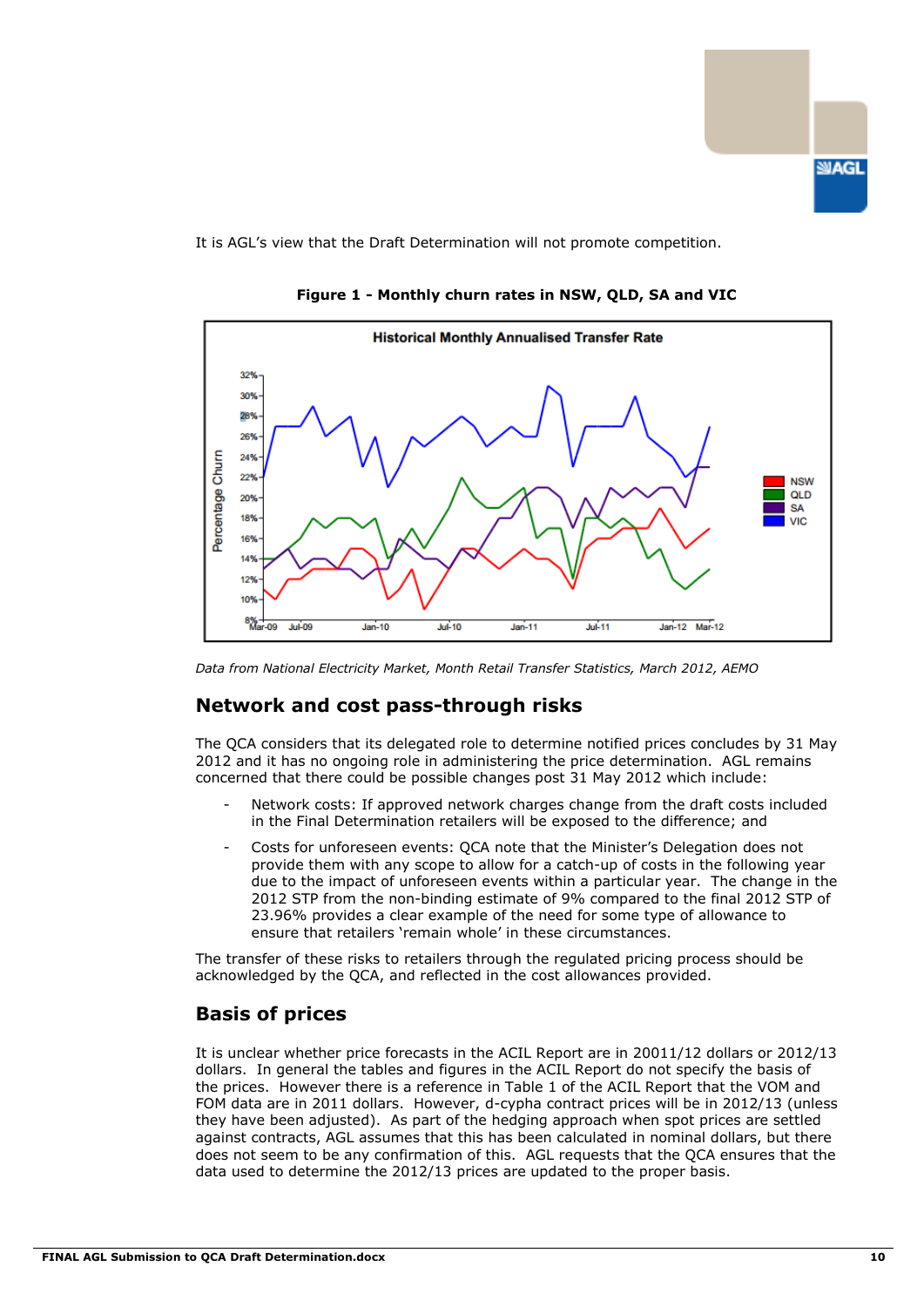

## 2. Energy Costs

### **Overview**

Since the Draft Methodology Paper in November 2011 the QCA has amended their preferred approach for estimating the wholesale energy cost (WEC) from the price distribution approach to a hedging approach.

AGL has raised significant concerns with the appropriateness of using a hedging approach to set prices in 2012/13 in previous submissions to the QCA"s *Review of Regulated Retail Electricity Tariffs and Prices – Issues Paper* (June 2011) and the QCA"s *Draft Methodology*  Paper in November 2011. In summary, AGL noted:

- A short term market-based cost approach makes no consideration of a retailer"s long-term energy purchase arrangements such as PPAs, structured transactions or other long-dated hedging instruments (let alone the physical generation of vertically integrated entities, although we acknowledge that investment in plant does not fit with the QCA"s definition of representative retailer);
- FY13 forward contract prices will not include the full amount of forecast carbon price cost pass-through from generators as a result of legislative uncertainty; and
- Limited liquidity of short-term FY13 contracts due to carbon price uncertainty means that FY13 contract prices are not a reliable estimate of retailer wholesale energy costs.

Our initial concerns remain valid. These, combined with the opaque nature of the black box modelling, raise further concerns about the credibility of the outcomes. In particular, examination of inconsistencies in the data associated with spot price modelling and calculation of hedging contract volumes, further questions the reliability of the approach. Therefore the WEC in the Draft Determination is a manifest misrepresentation of "the actual cost of supplying electricity" for retailers – which the QCA is obliged to define under Section 90(5) of the Electricity Act 1994. In this section AGL addresses the following:

- A purely market-based cost approach, as proposed by the QCA, does not represent the "actual cost of supply";
- Analysis of the hedging approach; and
- Suggested amendments to the QCA"s preferred hedging approach to ensure that the representative retailer"s WEC is consistent with the requirements of Section 90(5) of the Electricity Act 1994, rather than being in conflict with them.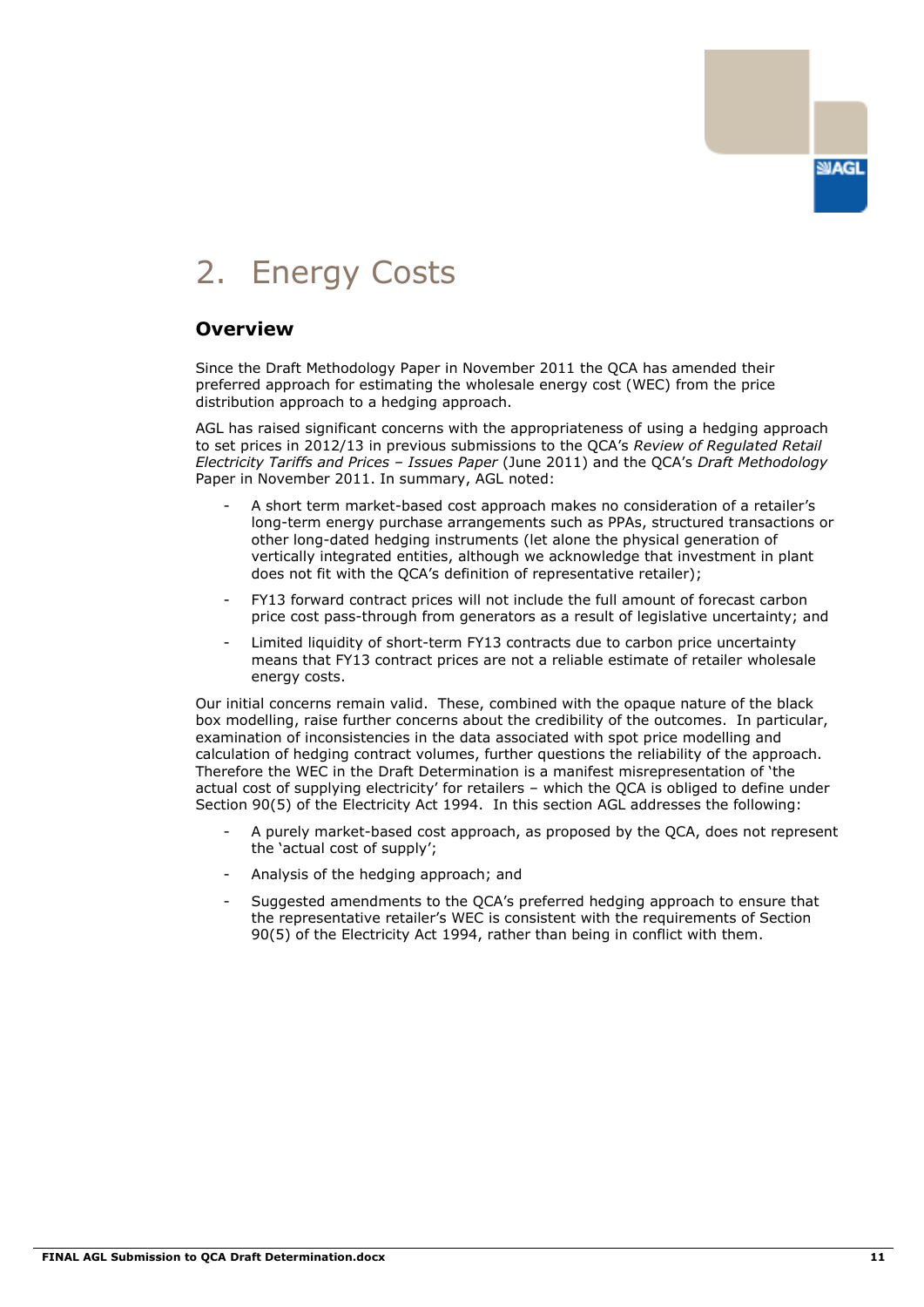

### **Market-based approach does not reflect to the actual cost of supply**

#### **Use of long-term and structured instruments ignored**

Retailers, and in particular including non-integrated retailers, can and should have the option to use *every* instrument available in the market place to manage wholesale price and volumetric risks over the business cycle. To not do so would be contrary to their obligations to their shareholders and good business practice. An example of a typical retailer's approach to risk was quoted by ACIL in their Report:

*AGL hedges its exposure to electricity demand and price volatility by using a combination of owned or controlled physical electricity generation assets and forward agreements and option contracts entered into with other electricity market participants.<sup>2</sup>*

The approach used by the QCA to determine the wholesale energy costs does not reflect a retailer's risk management approach described above. The hedging approach used is excessively restrictive as it only includes modelled market costs and very short-dated futures contracts. The approach makes no allowance for the use of non-standard and structured instruments such as load following hedges, long-dated/multi-year hedge contracts and in particular, the significant role that Power Purchase Agreements (PPAs) play in the NEM (and in any other energy market around the world, regardless of market design or regulatory parameters).

Through the current determination process, the QCA is explicitly regulating retail tariffs, and is therefore implicitly regulating the WEC - whether the QCA choose to acknowledge this or not. Through this current Draft Determination, the QCA has effectively initiated a process of deciding which instruments are legitimate, and which instruments are illegitimate for the purposes of managing wholesale market risks. Entities that are regulated respond to the incentives provided. The incentives provided by this Draft Determination, if they were to hold, and whether intended or not, would have the effect of delegitimizing PPAs and other long-dated hedge contracts that seek to manage risks over the business cycle. Very clearly, the incentive structure proposed by the QCA "delegitimizes" non-standard instruments and PPAs despite the overwhelming market evidence to the contrary, as set out below.

ACIL acknowledges that their approach of using future contracts is a simplified one, and claims that it does not have access to information that could be used to estimate energy costs for non-standard and structured instruments. Instead, ACIL assumes that these "more complex" hedging arrangements would tend to result in a lower hedging cost for retailers, and therefore can be ignored. $3$  AGL disagrees with this assertion and we are quite certain that the other retailers and generators would disagree also. "More complex" hedging arrangements are often those arrangements where a longer timeframe is covered and where conditions are more uncertain. Option theory and practice has long been relaxed with the notion that as these two parameters are increased, instrument valuations also increase. This is not contentious. Accordingly, it is most unlikely that such instruments, by reducing retailer risks, could somehow be cheaper. They may very well prove to be cheaper in any given year but such reasoning does not mean that they result in an overall lower cost in every year, or even on average over time. As market prices cycle, long-dated arrangements for example will cycle "in and out-of-the money"

<sup>2</sup> ACIL Tasman, Estimated energy purchase costs for 2012/13 retail tariffs, March 2012. Page 7.

<sup>&</sup>lt;sup>3</sup>. Ibid. Page 27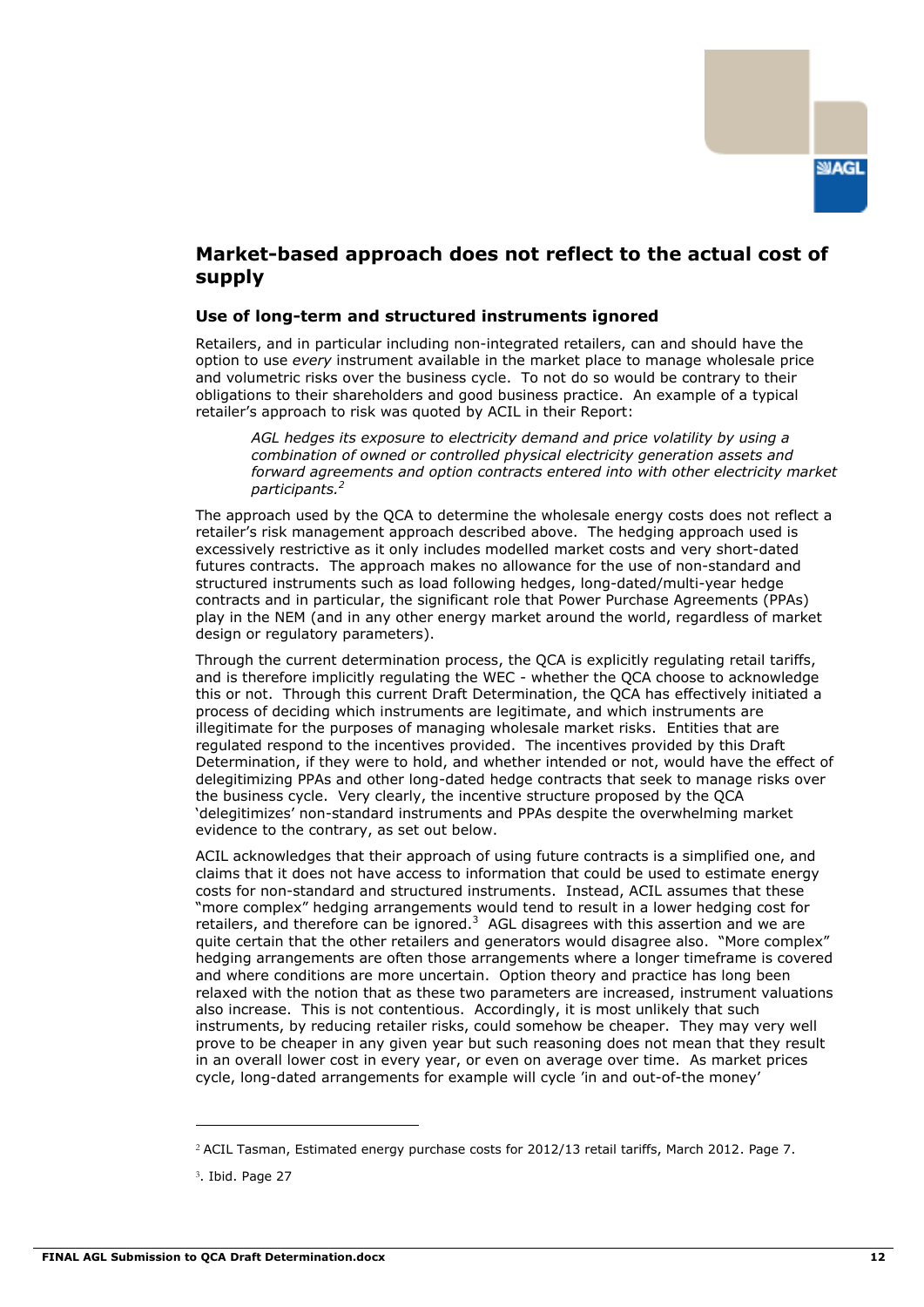

accordingly. On this basis, the QCA should not assume that long-dated arrangements are irrelevant for this pricing year.

To illustrate the need to consider instruments other than futures contracts, AGL have reproduced the reported trades from ACIL Tasman"s report and divided them into two groups:

- 1. Base Instruments; and
- 2. Peak Instruments (which combines peak and cap contracts for simplicity, although we note that isolating these two respective loads and instruments would in no way detract from the results of the analysis).

We have then compared this against underlying physical base load demand at the Node, and underlying or physical peak and cap contract demand using the percentiles identified by the QCA and ACIL (i.e.  $80^{th}$  percentile for base demand,  $90^{th}$  percentile for peak demand, and 105% of peak demand for cap demand).



**Figure 2 – Energex Base Demand vs. d-cypha Trade Reportable Trades**

From Figure 2 above, noting that AGL has a very different view (and will also present evidence to the contrary later in Figure 3), it could prima facie be argued that base demand is comparatively adequately represented at 145% of physical demand. But to suggest that the instruments defined as being somehow representative of the way in which retailers manage their peak period load, at *just 3% of physical,* is nonsense. There is a substantial gap in the futures market and it is not to be found in the data for short dated OTC peak contracts. It is to be found in the market for PPAs and other longer-dated and structured arrangements such as load following hedge contracts – instruments which are known to have underwritten new entrants in the QLD market.

Although the "145%" coverage quoted for base instruments above would seem sufficient, it is in fact a very generous interpretation of the d-cypha data. Trade volume in d-cypha *over-represents* the trades being used to actually hedge physical load (as they are the gross sum of all trades). Instead, we should examine the open interest of d-cypha trades (which represents the open positions held at a point in time, thereby excluding most speculative and matched trades), as the picture is even more graphic. Even adding on data from broker TFS (over-the-counter traded volume), which includes data from other brokers in the market, there is a distinct lack of available contracts to hedge even base demand let alone peak demand. Figure 3 shows this comparison against the base and peak demands used in the Draft Determination.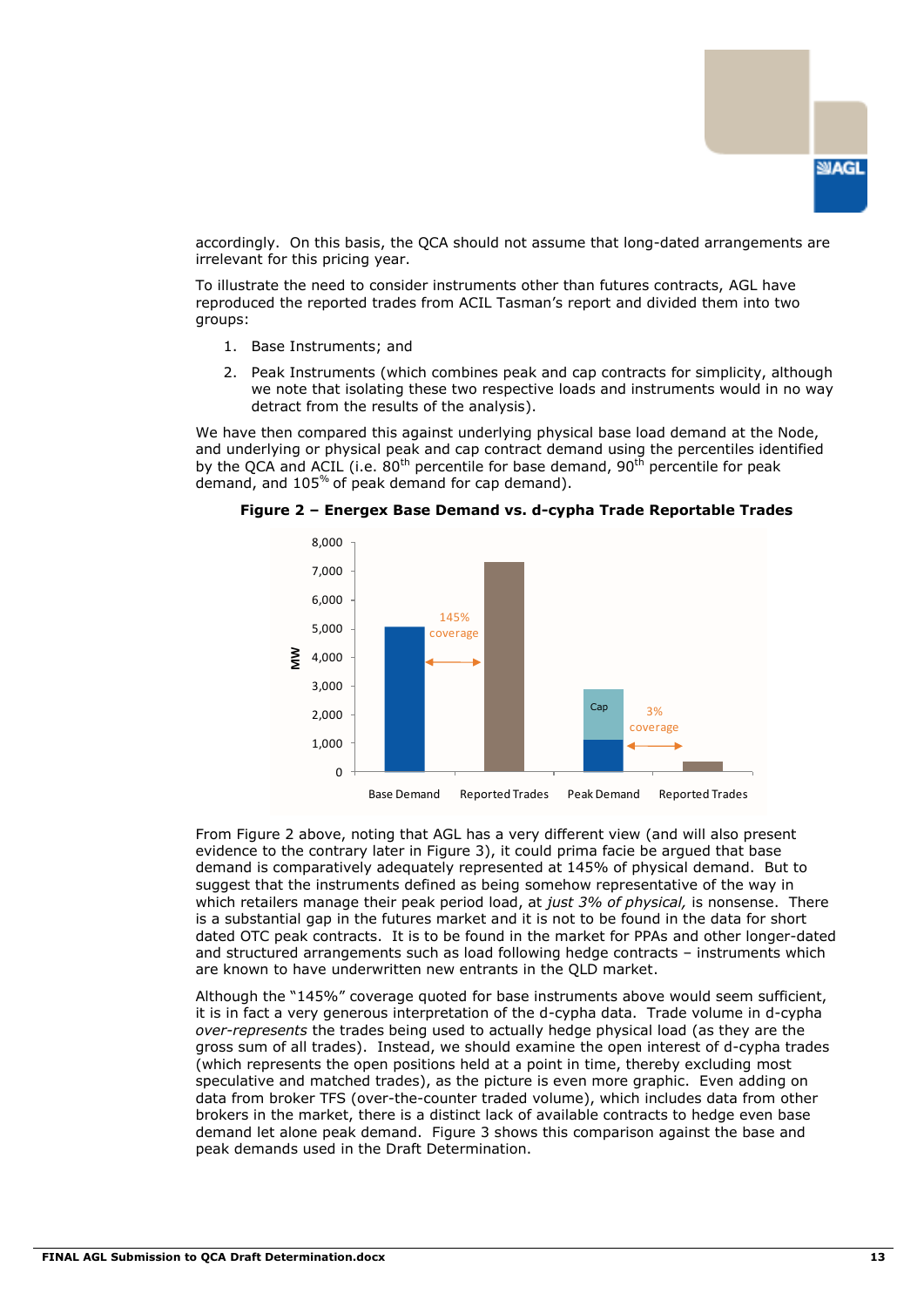



#### **Figure 3 – Energex Base Demand vs. d-cypha Trade + TFS 'open interest'**

It would be convenient for the QCA to simply assume this error away by attributing such a gap in the Draft Determination analysis as being due to "the effects of Vertical Integration and therefore not relevant'. Since the OCA has defined a 'representative retailer' in Section 4 of the Draft Determination as one which "retails electricity on a stand-alone basis and not vertically integrated with an electricity generator"<sup>4</sup>, such reasoning might also prima facie withstand a degree of casual scrutiny - provided no quantitative evidence is presented. However, once quantitative evidence is introduced (below), the definition of "representative retailer" – while clearly disqualifying retailer investments in plant - does not disqualify PPAs and long-dated or structured hedging arrangements, or somehow lead one to the conclusion that they can be ignored in any analysis of the WEC for a "scaleefficient stand-alone retailer". In fact, a prudent stand-alone retailer of sufficient size would tend to enter into longer-dated arrangements bilaterally to manage longer term and volumetric risks throughout the business cycle. For the QCA to ignore PPAs and longdated hedge contracts would be the banking equivalent of ignoring debt instruments with tenors beyond 3 years, when in fact a vast market exists for long-dated bonds and form a critical component of debt risk management for corporates and financial institutions alike.

It is also worth noting that AGL is *not* vertically integrated in Queensland as it does *not*  own any generating equipment. And the PPAs held by AGL were in fact originated by the Queensland Government.

#### **The role of PPAs and long-dated hedges in the current electricity market**

To illustrate the appropriateness of including PPAs and other long-dated transactions, we can undertake a conservative analysis of what PPAs are currently active in the market simply by focusing on the peak market.

The most likely providers of peak cap type arrangements are Open Cycle Gas Turbines (OCGTs) and hydroelectric plant. The capacity of Queensland OCGTs and hydroelectric is approximately 2,376MW. This comfortably covers the QCA required hedge cap volume of 2065MW. From this 2,376MW capacity, AGL has calculated that over half of this installed capacity is contracted by way of PPA transactions. The remaining "other" portion may also

<sup>4</sup> Queensland Competition Authority, Draft Determination, Regulated Retail Electricity Prices 2012-13 (March 2012). Page 48.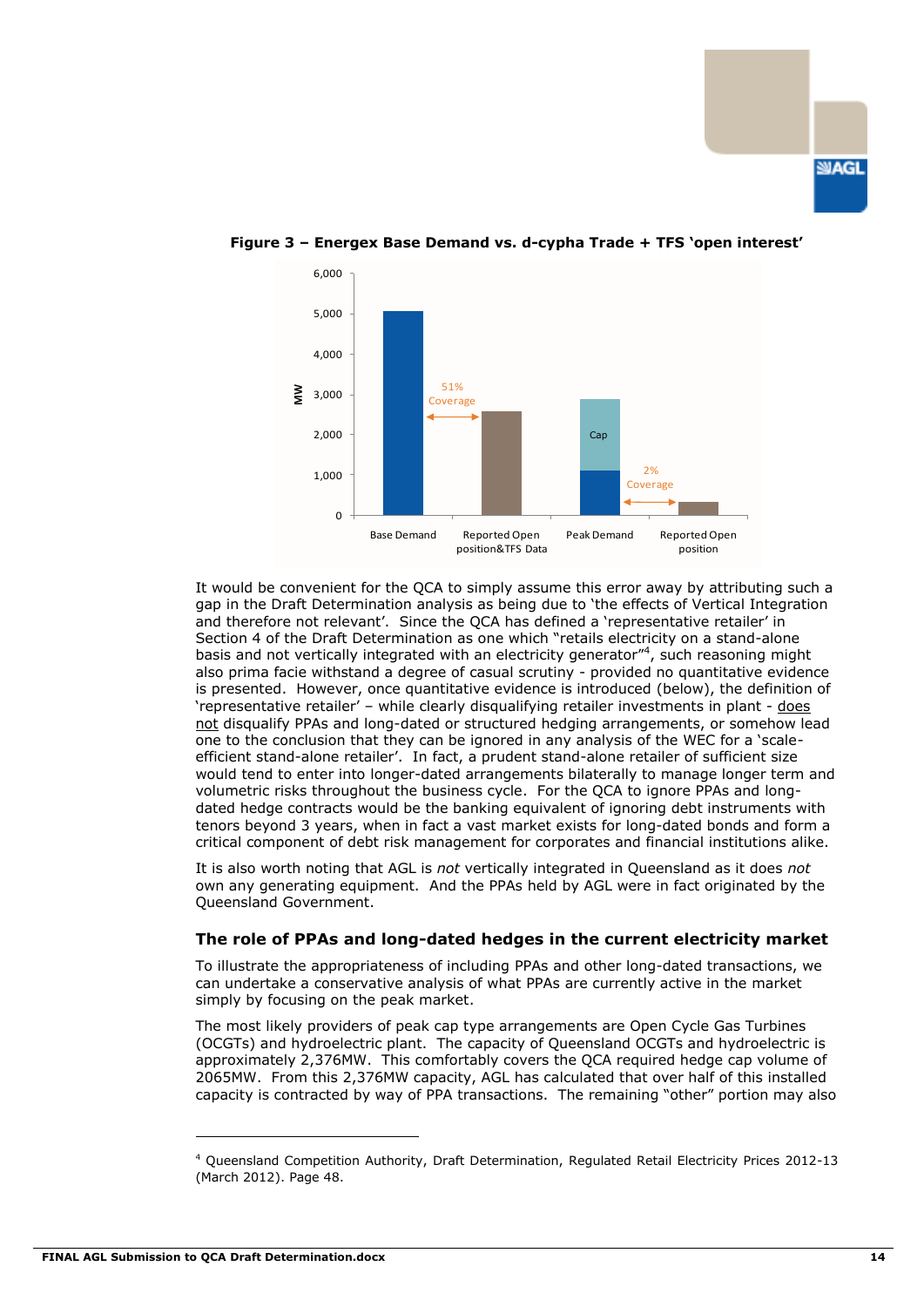

be contracted under PPA arrangements and other long-dated or structured hedging arrangements, as clearly few peak cap contracts are being traded through exchanges or through the broker markets. This clearly illustrates that PPA transactions are a very real and indeed form a fundamental part of the market and therefore should not be excluded in any analysis of "actual costs of supply".



**Figure 4 – QLD Peak Generation Capacity vs. QCA Cap Volume**

In Annexure 2, AGL has provided a list of power projects in the NEM which highlights that of the 13,000 MW of plant introduced since 1998, over 3,500MW have entered by way of a PPA.

#### **LRMC is a useful proxy for long-term instruments**

The QCA has consistently argued that because there is no published information on longterm instruments that they should not be considered in setting notified prices. It should be obvious to the QCA (and to ACIL) that the current approach of relying on short dated futures contracts is simply mis-specifying the problem that the QCA is obliged to solve under Section 90(5) of the Electricity Act.

AGL notes that whilst there may not be visibility of pricing information for some load flexing or load-following hedges, proxies are easily determined for PPAs. The PPA market is not transparent for obvious reasons, but the basis upon which to establish the fair value of the PPA market is extremely well understood by industry participants i.e. long run marginal cost (LRMC) calculations. For example, Project Banks estimate the fair value of equivalent PPAs prior to providing finance to a specific base, intermediate, peaking or renewable energy project as a part of their due diligence process. In the current, and some of the previous determinations, the QCA has employed ACIL who are widely acknowledged for their competence in producing both the LRMC framework and the inputs required to generate the results. AGL notes that the LRMC calculations appear to have already been undertaken as a part of the current review (although the results have not been revealed as a part of the Draft Determination).

The QCA"s rationale for rejecting the use of LRMC appears to be based on a short term view of market conditions, which does not take account of the longer term consequences on Queensland, and indeed on the National Electricity Market: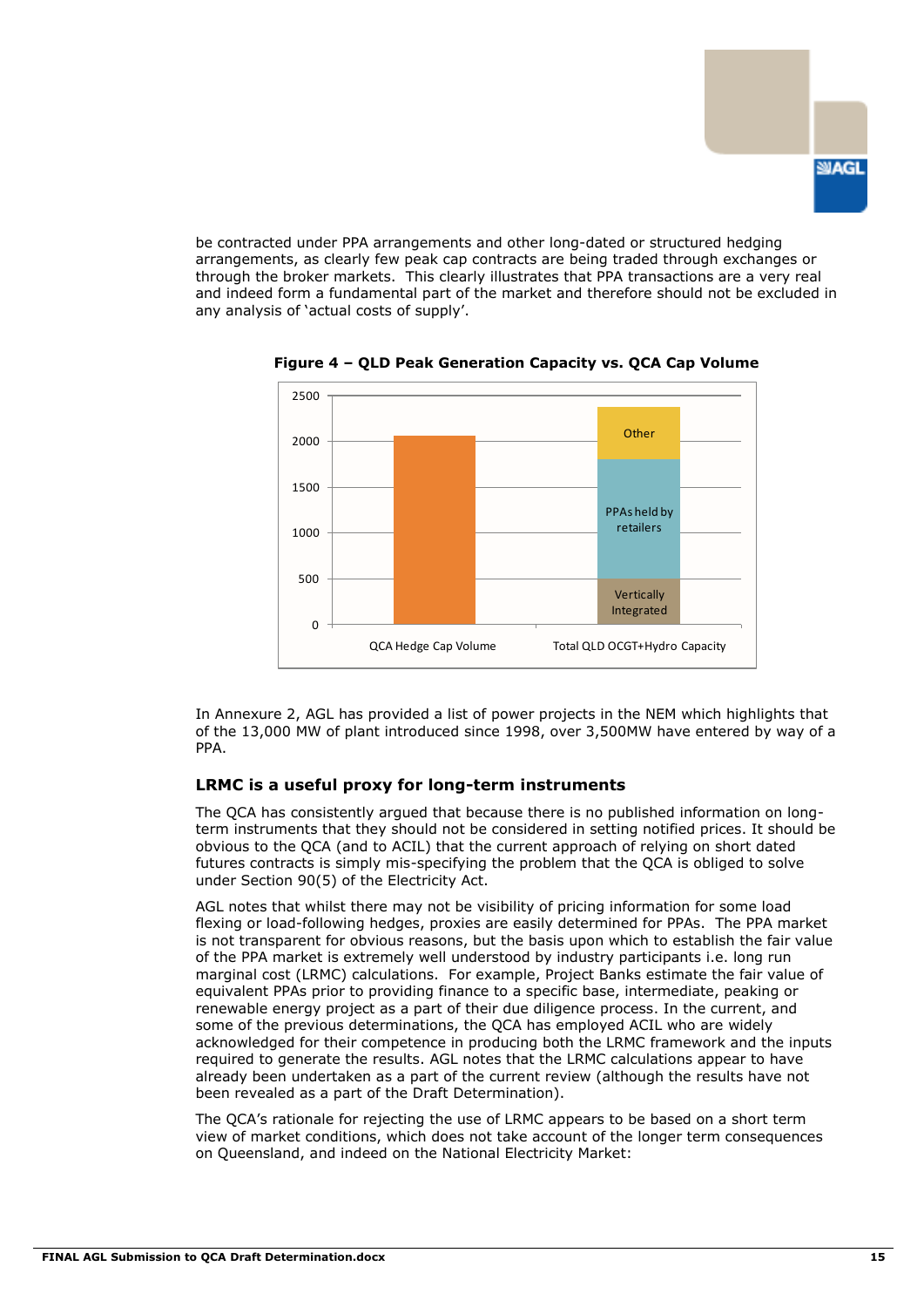

*As noted in the Draft Methodology Paper, while adopting an LRMC floor in notified prices might provide additional security for investment in generation, the Authority is of the view that this is unnecessary given current market conditions as there appears to be sufficient reliable information available in the market for a firm to make timely and efficient decisions about investing in generation in the NEM<sup>5</sup>*

The QCA"s rejection of a regulatory mechanism that is acknowledged as providing superior electricity market security outcomes based on "current market conditions" is unprecedented in Australia.

To investors, the switching from one regulatory mechanism to another to take advantage of a transitory oversupply of capacity due to a combination of economic downturn and regulatory intervention, means that the QCA will just as easily switch again when circumstances inevitably change some time in the future. This regulatory risk creates its own inefficiency. For example, energy retailers are less likely to commit the funds to building long term businesses in Queensland. They are more likely to limit the amount of costs they sink into the Queensland region so that they can exit more quickly and cheaply.

In practical terms this will mean that retailers, who have been the principal PPA underwriters for developers of new generation plants in recent years given the existence of Government-backed investors, will be less likely to commit to the facilitation of largescale new generation facilities in Queensland. While the QCA is unconcerned about this effect in "current market conditions", planning for new plants occurs years in advance of when it is needed. The QCA"s short term pro-cyclical thinking, based on "current market conditions", will inevitably and adversely affect the long term competitiveness and security of the Queensland electricity supply industry.

The QCA"s misunderstandings about the potential harm their regulation can inflict on the industry are revealed when they say:

*Moreover, the Authority questions why this increased security [from using LRMC] would be needed with regulated prices but not if the market was entirely deregulated, in which case only market cost would be available.<sup>6</sup>*

Default tariffs in the deregulated Victorian market broadly reflect LRMC. The obvious point the QCA misses is the industry is the most secure if there was no regulation of prices so that prices were allowed to rise and fall to reflect the marginal value of capacity (including its scarcity value). Any form of price intervention poses a potential threat to the achievement of secure outcomes. Above all, if retail price regulation is seen to be politically necessary then it should be as compatible as possible with the requirement for cost recovery of investments required to maintain security. The use of "LRMC as a floor" is more consistent with this aim.

Worse still, not only would a retailer be prevented from recovering the costs of any PPA written to underwrite investment in new generation plant under the QCA approach, but the additional plant would tend to lower future market prices. Under the QCA"s pro-cyclical approach, the QCA would take advantage of this, and lower the regulated retail price, further undermining the financial viability of retailers and any facilitation of investment in new plant that they may undertake. So, rather than retailers not appreciating the linkage between the LRMC and the market price (as the QCA claims), the QCA conveniently ignores the very forces that drive market prices in the first place.

 $<sup>5</sup>$  Ibid. Page 23.</sup>

<sup>6</sup> Ibid. Page 23.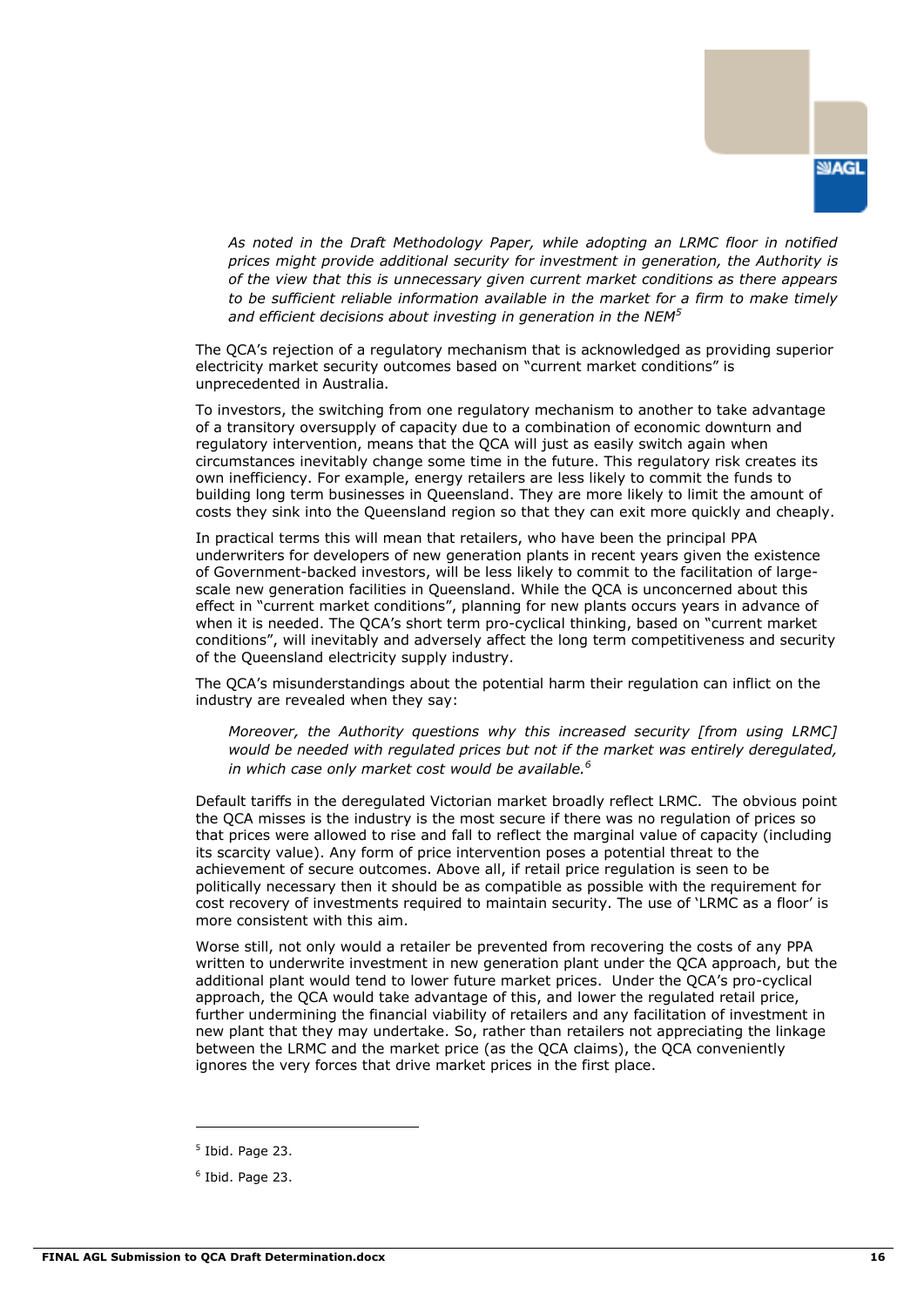

AGL has provided a further discussion of some of the issues related to the rejection of LRMC in Annexure 3 and 4.

Beyond reciting the ICRC"s inexact view on such matters, which hardly seems relevant in any event, at no point has the QCA produced a single piece of quantitative evidence to support their view on LRMC – while on the other hand participants have produced volumes of evidence which has been ignored by the QCA. $^7$  The two-page discussion included in ACIL Tasman"s Draft Methodology paper on the appropriateness of LRMC or otherwise (see ACIL Tasman 2011, pp 10-11) could not in any way be considered as adequate justification given the gaps we have identified above. And while the QCA may find Ergon Energy"s preference for a market based approach as a source of support, AGL notes that Ergon Energy has the benefit of the QLD Government subsidy– a State Governmentbacked financial insurance scheme that no private retailer has access to.

## **Analysis of the hedging approach**

In attempting to estimate the WEC for a "representative retailer" the QCA have adopted a hedging approach that estimates the WEC based on a 'median price year' from 410 load/pool price scenarios which account for weather and outage risk. As the full range of load and pool price data for the 410 scenarios has not been made available, it is very difficult for AGL to determine whether this scenario represents a reasonable estimate of the forecast market conditions (noting our objection to the approach in the first instance). Nonetheless, AGL has attempted to identify issues within the hedging approach that should be addressed by the QCA in order to meet the obligations of Section 90(5) of the Electricity Act 1994.

#### **Contract price data**

The low levels of contract trading noted earlier is representative of the fact that retailers are significantly exposed to other sources of hedge cover (e.g. PPAs which are essentially reflective of the LRMC of generation) which are currently higher than short-tenor contract prices used in the Draft Determination. Putting this position aside, AGL has the following concerns related to the data used to develop the quarterly contract prices for the hedging approach:

#### - *Peak swap cover underestimated*

The contract volume data provided in the ACIL spreadsheet *ACIL – Contract volumes for Energex NSLP hedging (Mar 12)* appears to show that peak swap contracts do not cover the entire peak load period i.e. some peak time periods during the working days appear to be incorrect. AGL anticipates that this error will be correct in the Final Determination. AGL has included an example of the data in question in Annexure 5.

#### - *D-cypha trading volumes do not directly represent the physical hedging of load in the NEM*

ACIL has acknowledged in their report that the Queensland electricity futures market is relatively illiquid, but suggested that this is only an issue for 2013.  $8$  ACIL has also argued that the trading volumes in Q3 2012 and Q4 2012 are sufficient to use in the hedging

 $<sup>7</sup>$  See for example Simshauser, P. (2010), "Vertical integration, credit ratings and retail price settings</sup> in energy-only markets: navigating resource adequacy", *Energy Policy*, Vol. 38, No.11, pp 7427-7441 and Simshauser, P. and Laochumnanvanit, K. (2011), "The political economy of regulating retail electricity prices in a rising cost environment", AGL Applied Economic and Policy Working Paper No.20., Sydney.

<sup>8</sup> ACIL Tasman, Estimated energy purchase costs for 2012/13 retail tariffs, March 2012. Page 43.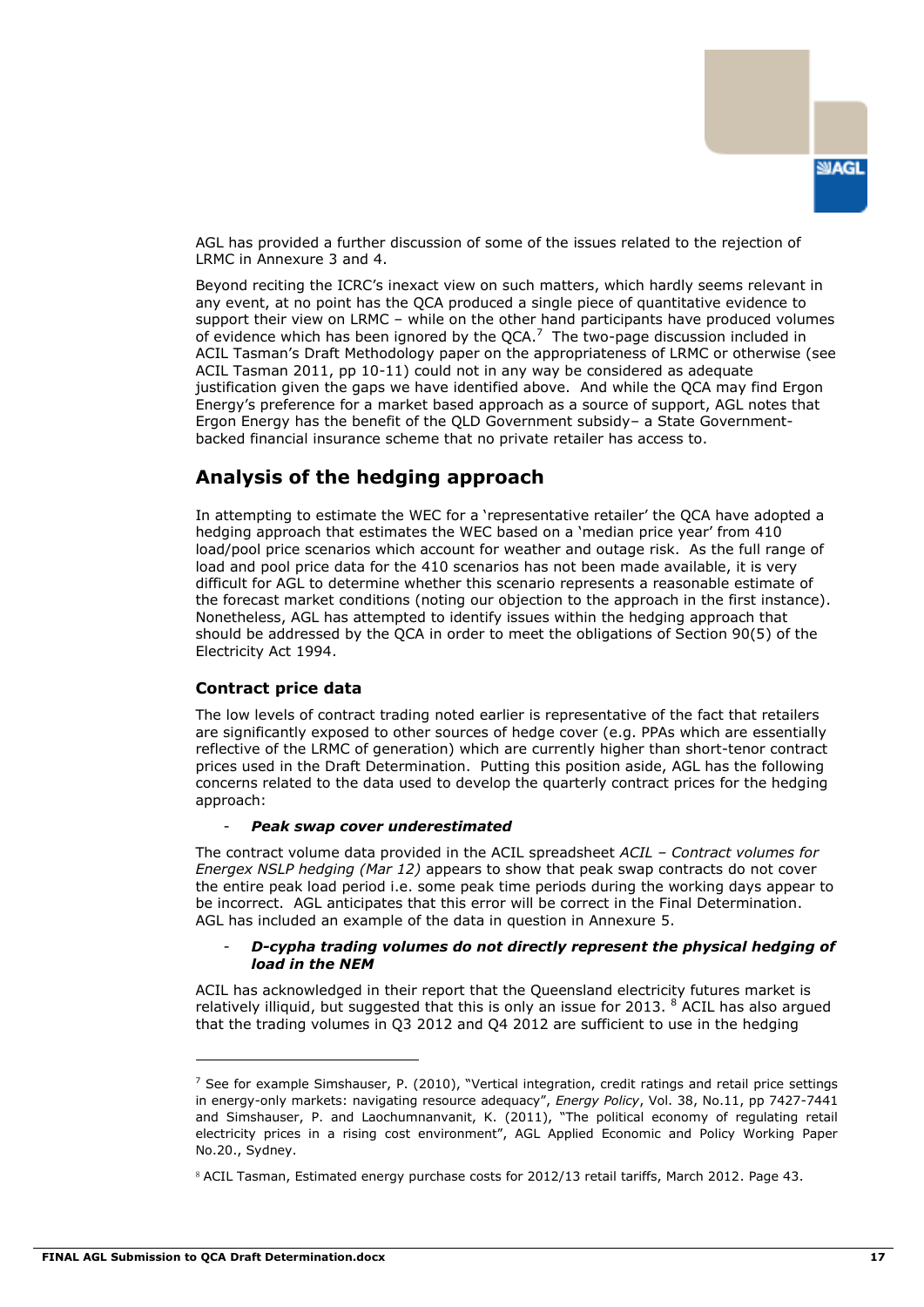

approach i.e. assumes that the price represents the cost at which retailers would hedge over that period. However, no consideration is given by ACIL as to whether activity in these markets is representative of retailers hedging their loads. Table 2 below shows the level of "Open Interest" taken at 2 April 2012 for the base swaps covering the regulatory period.

|                    | 03 2012 | 04 2012 | 01 2013 | 02 2013 |
|--------------------|---------|---------|---------|---------|
|                    |         |         |         |         |
| Open Interest (MW) | 1077    | 1051    | 336     |         |

| Table 3 - d-cypha Trade base swap: Open Interest (MW) |  |  |  |  |  |
|-------------------------------------------------------|--|--|--|--|--|
|-------------------------------------------------------|--|--|--|--|--|

*Note*: d-cypha Trade 2012 data covers Wed 1 Oct 2008 to Mon 2 Apr 2012 and 2013 covers Wed 1 Apr 2009 to Mon 2 Apr 2012

This data indicates that there is very little activity in this market from parties actually willing to hold an open position which would be used to hedge a future load i.e. electricity retailers. On this basis it could be considered likely that the volume of trading reported is largely the result of speculators and other market participants that do not seek to hold an open position against physical loads and risks.

#### - *ACIL's approach does not adequately allow for retailers exposure to carbon costs*

ACIL"s use of d-cypha contract data combined with their sampling approach for each quarter means that the contract price underestimates retailers" potential carbon exposures. ACIL had used a comparison of a Cal13 carbon-exclusive base swap price from broker TFS and a Cal 13 d-cypha base swap (carbon inclusive) price in Figure 7 below to highlight how the futures market has priced carbon in over time.



#### Figure 7 Time series comparison of contract prices for Calendar 2013 base contracts - TFS excl. carbon & d-cypha Trade

Note: d-cypha Trade Qid base price for calendar year 2013 is implied from quarterly contract prices Data source: ACIL Tasman analysis based on TFS and d-cypha Trade data

This graph clearly highlights the problem with using d-cypha contract prices to determine an average contract price, even calculated on a trade-weighted basis. The discount applied to d-cypha carbon inclusive contract prices for the probability that the carbon price would not be introduced means that if this price is used to calculate a regulated WEC then retailers exposed to the full cost of carbon (i.e. as indicated by the TFS curve with carbon pass-through) will not be able to recover their costs.

ACIL has argued that by using a trade-weighted average for the contract price that the contract price will be more heavily weighted with prices that include a higher probability of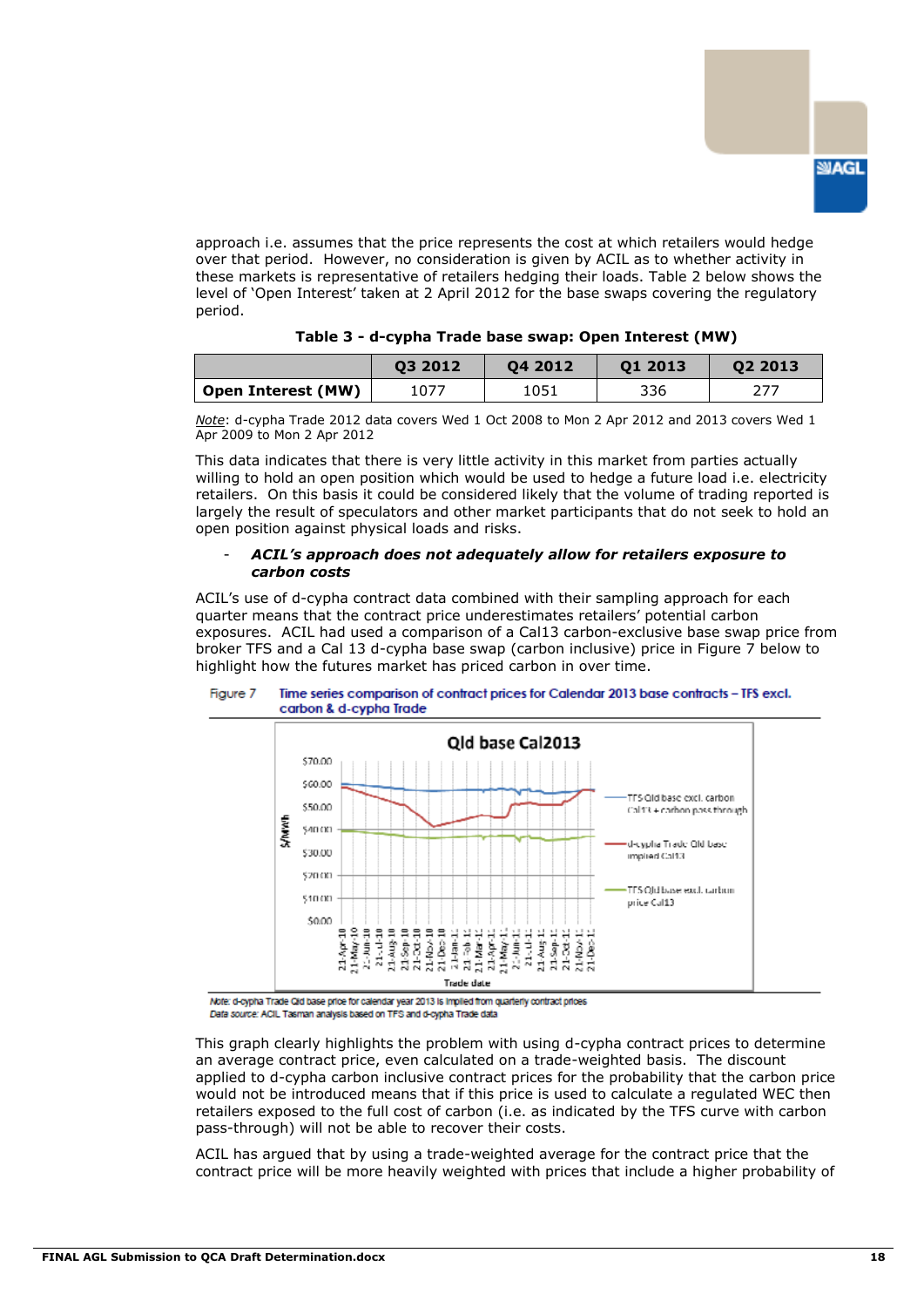

a carbon cost being passed through by generators. However, this still means that retailers exposed to pass-through from generators at "100% probability" of occurrence (i.e. as is the case under an OTC contract with the AFMA Addendum) will be out of pocket.

ACIL has also sought to minimise the impact of the carbon uncertainty on Q1 2013 and Q2 2013 contract prices by sampling prices as set out in Table 13 of the ACIL Report. AGL is of the view that this approach doesn"t represent retailers" purchase of hedges prior to the period in question and is unnecessarily complicated.

#### - *OTC price for base swaps is more reflective of retailer cost exposure*

The uncertainty around the introduction of the carbon price legislation has meant that retailers and generators have sought to mitigate this risk through the use of OTC contracts with the AFMA Addendum. This approach also provides flexibility should the scheme change in any way and thus avoids large gains and losses as it adjusts the amount of carbon uplift in the contract price. ACIL has acknowledged that the TFS data provides a good representation of OTC electricity contracts in the market.<sup>9</sup>

#### - *ACIL contract prices are significantly lower than recent AEMC modelling*

On 25 November 2011 the Australian Energy Market Commission (AEMC) published a report entitled *Possible Future Retail Electricity Price Movements: 1 July 2011 to 30 June 2014*. The related consultant report titled *Wholesale energy cost forecast for serving residential users* prepared by ACIL Tasman was released in February 2012. This report examined wholesale energy costs for all states using a market simulation modelling approach and an LRMC modelling approach.

In reviewing the results in this report for Queensland AGL notes that base swap prices are up to 45% higher than the swap prices used in the Draft Determination. Combined with higher modelled pool prices ACIL estimated a market-based hedge cost for the QLD NSLP f \$/MWh (including carbon) compared with \$61.60/MWh in the Draft Determination. Further details of the AEMC/ACIL Report is provided in Annexure 1.

#### - *Proposed amendments to the contract price data*

AGL suggests that a simpler and more cost reflective approach for contract prices could be achieved through the following approach:

- Base contract price : Use TFS 'carbon-exclusive' contract prices up to four years prior to the regulatory period using Cal12, FY12/13 & Cal 13 prices plus an adjustment of "ACI x CRP" to allow for the impact of the carbon price; and
- Peak and cap contract price: Use d-cypha Trade contract prices from no earlier than 8 November 2011.

#### **Controlled loads**

AGL is puzzled as to why the QCA has continued to rely on the price distribution model to estimate the costs of the controlled and unmetered loads even after the approach was so heavily criticised by stakeholders at the workshop in November 2011. The price distribution approach effectively assumes that a retailer is willing to take an exposure to the pool up to the (expected) average volume weighted price adjusted for weather and outage risk when it is known that in practice, this is simply not the case. In AGL"s submission to the Draft Methodology paper, we noted:

*AGL is of the view that the basis for the APD approach does not appropriately account for a retailer's short-term risk exposure in the wholesale electricity market* 

<sup>9</sup> ACIL Tasman, Estimated energy purchase costs for 2012/13 retail tariffs, March 2012.Page 30.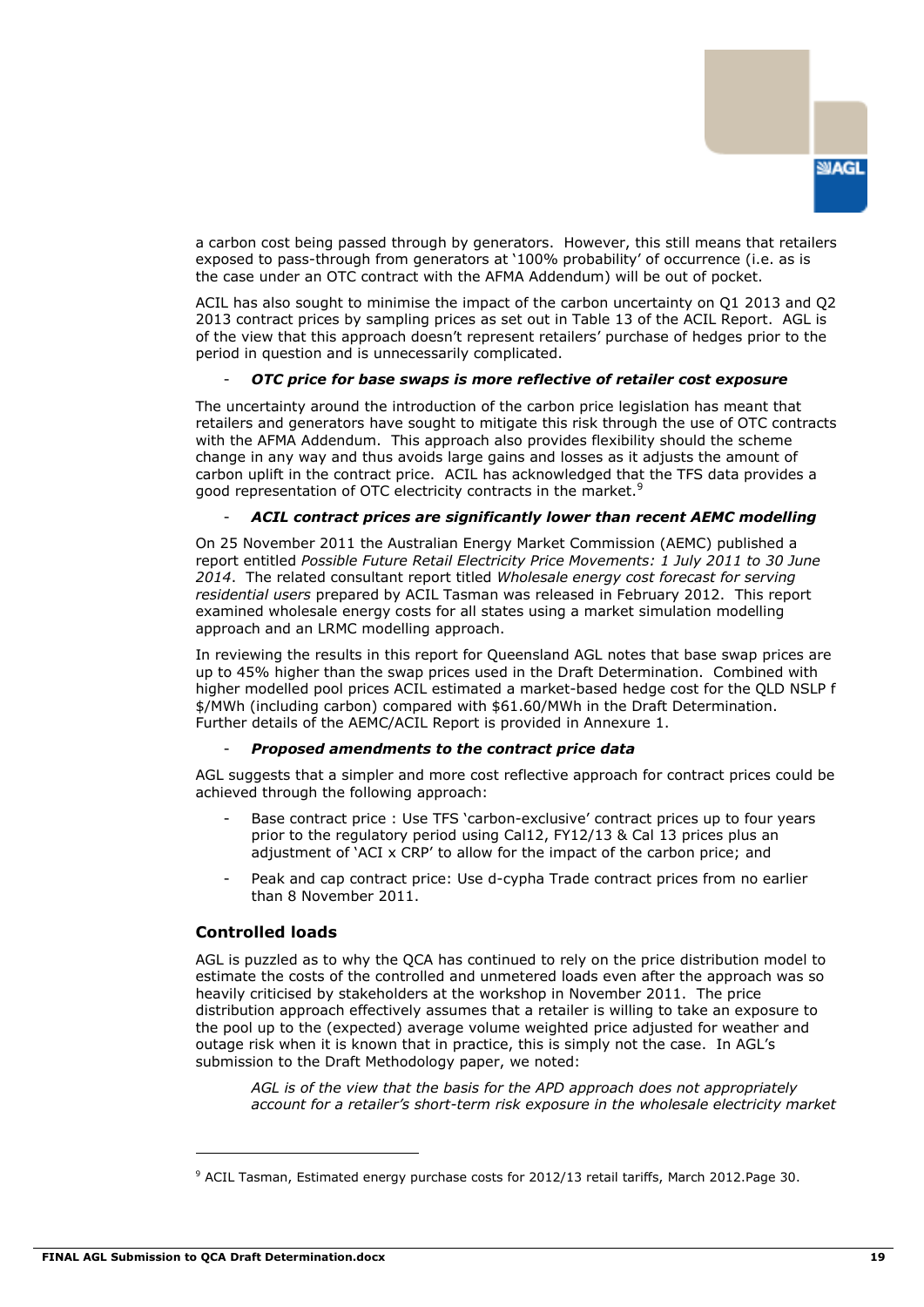

*and therefore will underestimate the amount at which a retailer would be willing to purchase energy <sup>10</sup>*

This criticism applies equally for the controlled and unmetered loads as for the NSLP. For example, controlled load 9100 (Tariff 33) is available for at least 18 hours per day leaving retailers with significant exposures. Retailers risk management policies would not allow them to be exposed to significant volatility in spot prices, even for a small volume of their total load, such as controlled loads. ACIL considered developing a separate contracting strategy for the controlled and unmetered loads, but described it as too difficult to match the load profile. ACIL has stated that because retailers can hedge these loads as part of their portfolio that they must use a consistent hedging strategy.

In order to demonstrate that using the prescribed ACIL hedging strategy is appropriate for the control load tariffs AGL has calculated the contract volumes that would be applied to historical control load tariff 9100. The outcome of the hedging strategy is illustrated in Figure 5.





Figure 5 highlights that using a fixed hedging strategy to manage a controlled load, while not ideal, is more appropriate for a prudent retailer compared to the price distribution approach. AGL agrees that based on the data for these loads, ideally a different hedging strategy should be applied if these loads are considered separately. If retailers were consulted on how to do this they would have provided input at an earlier stage and a more appropriate hedging approach could have been developed. However, all the criticisms of the price distribution approach still stand, and therefore the hedging approach is *more closely* aligned to the risk management policies of a retailer.

<sup>10</sup> AGL Energy Ltd. Review of Regulated Retail Electricity Prices 2012-13 - Draft Methodology Paper. AGL submission, November 2011. Page 10.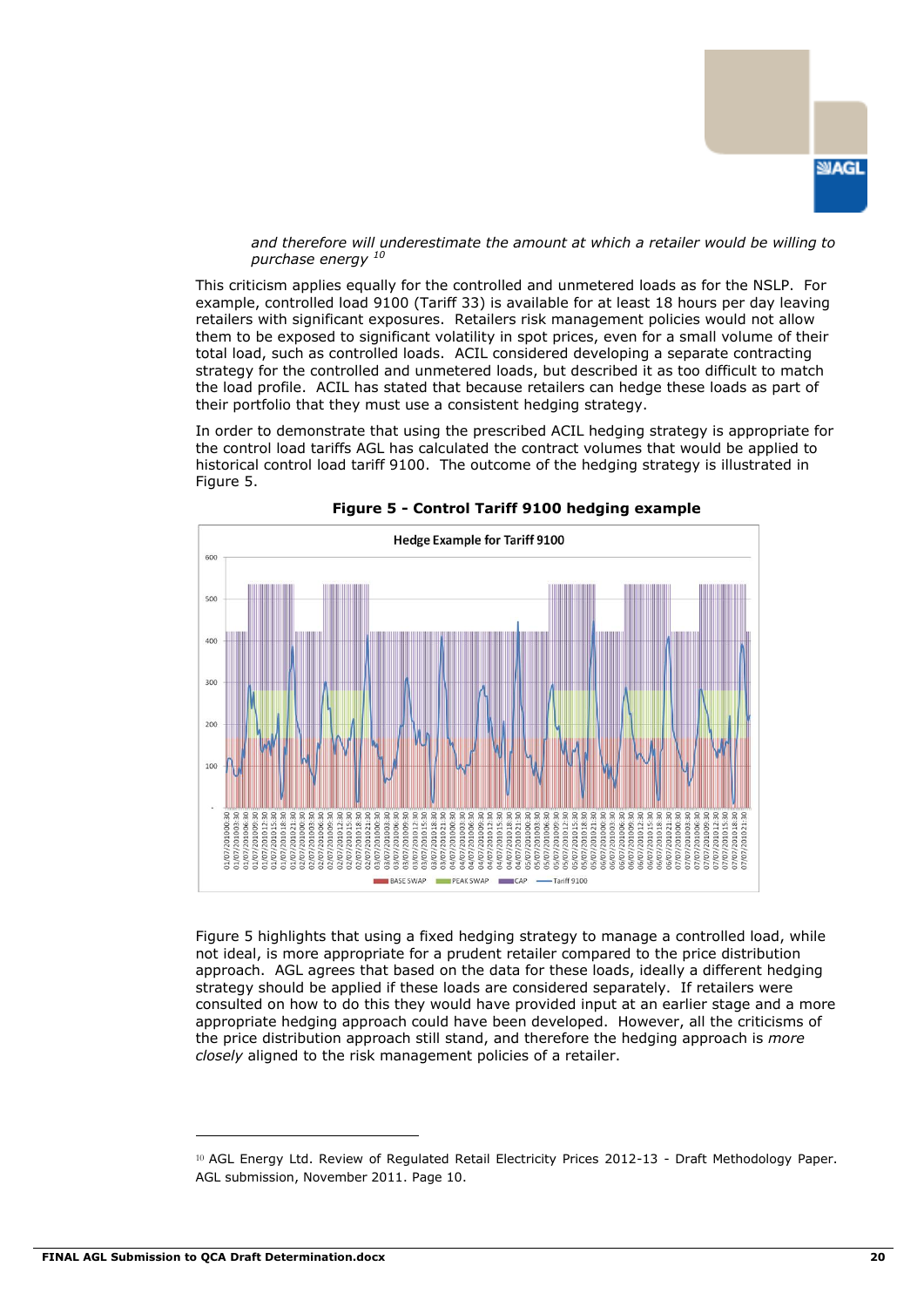

#### **Risk premiums assumed away**

ACIL has correctly identified that given the asymmetric spot price outcomes capable of occurring in the market place, and in turn the fact that retailers possess lower risk tolerances to spot market exposures than generators, one would expect to find forward contracts trading at a premium to future expected spot prices. A key conclusion by ACIL was that in the current environment, no such risk premiums were observed from traded short-dated futures prices in QLD. ACIL offered reasons for why this might be the case. AGL has already established (above) that the level of open interest (i.e. contracts which are "open" and therefore being used as a hedge) are a small proportion of total futures contract trade, and that the trade is therefore dominated by speculation rather than physical hedges. To conclude that no risk premiums currently exist is simply not correct. The issue is that the wrong markets are being examined. Risk premiums will exist in the market for structured load-following hedges, for example, and in longer dated, multipleyear OTC swaps, and in PPAs. ACIL should make a professional judgement on the level of non-negative risk premiums, and apply them accordingly even beyond accounting for specific longer-dated PPAs.

#### **Customer load forecasts**

Due to a lack of transparency on the load forecasts, it is difficult for AGL to understand the various stages of ACIL"s load manipulations to produce a distribution that is representative of the volatility retailers are exposed to. AGL is particularly concerned by the impact of the following steps in data manipulations:

- Load shapes from 2007/08 to 2009/10 are adjusted to a 2010/11 basis by applying a quarterly growth factor. In applying a single quarterly growth factor ACIL may not have preserved the peakiness of the underlying loads at an annual level;
- The 41 representative regional load shapes for  $2010/11$  are adjusted to match the demand and energy forecasts from the AEMO 2011 ESOO forecast and 2011 Powerlink APR. These loads are adjusted to match the 10 percent POE peak demand for 2012/13, however it is unclear as to the final distribution within the 410 years of the 10% POE peak demand and how this is reflected in the WEC; and
- After matching the 10% POE peak demand across the whole 41 years load traces at regional demand level, the 41 years of load traces for "Energex total, Energex NSLP and the individual tariff traces are adjusted by the same amount to provide consistent load traces to represent  $2012/13'$ .<sup>11</sup> However, ACIL has not provided any details of how the adjustments have been carried out and the likely impact on the load shapes. For example, if one of 41 years load traces needs to adjust 400 MW to match 10% POE peak demand, it is unclear how ACIL have spilt this 400 MW to Energex total, Energex NSLP and individual tariff load. The approach used to allocate this "adjustment" amount to each load will in turn affect the peakiness of the loads and therefore the final modelled outcomes.

In summary, it is unclear as to how the load that corresponds to the 2012/13 median price year relates to the probability distribution of forecast 2012/13 individual tariff load shapes. The management of load risk based on the probability of exceedence (i.e. 1 in 20 year load event) is a well-established and broadly understood concept.

<sup>11</sup> ACIL Tasman, Estimated energy purchase costs for 2012/13 retail tariffs, March 2012.Page 15.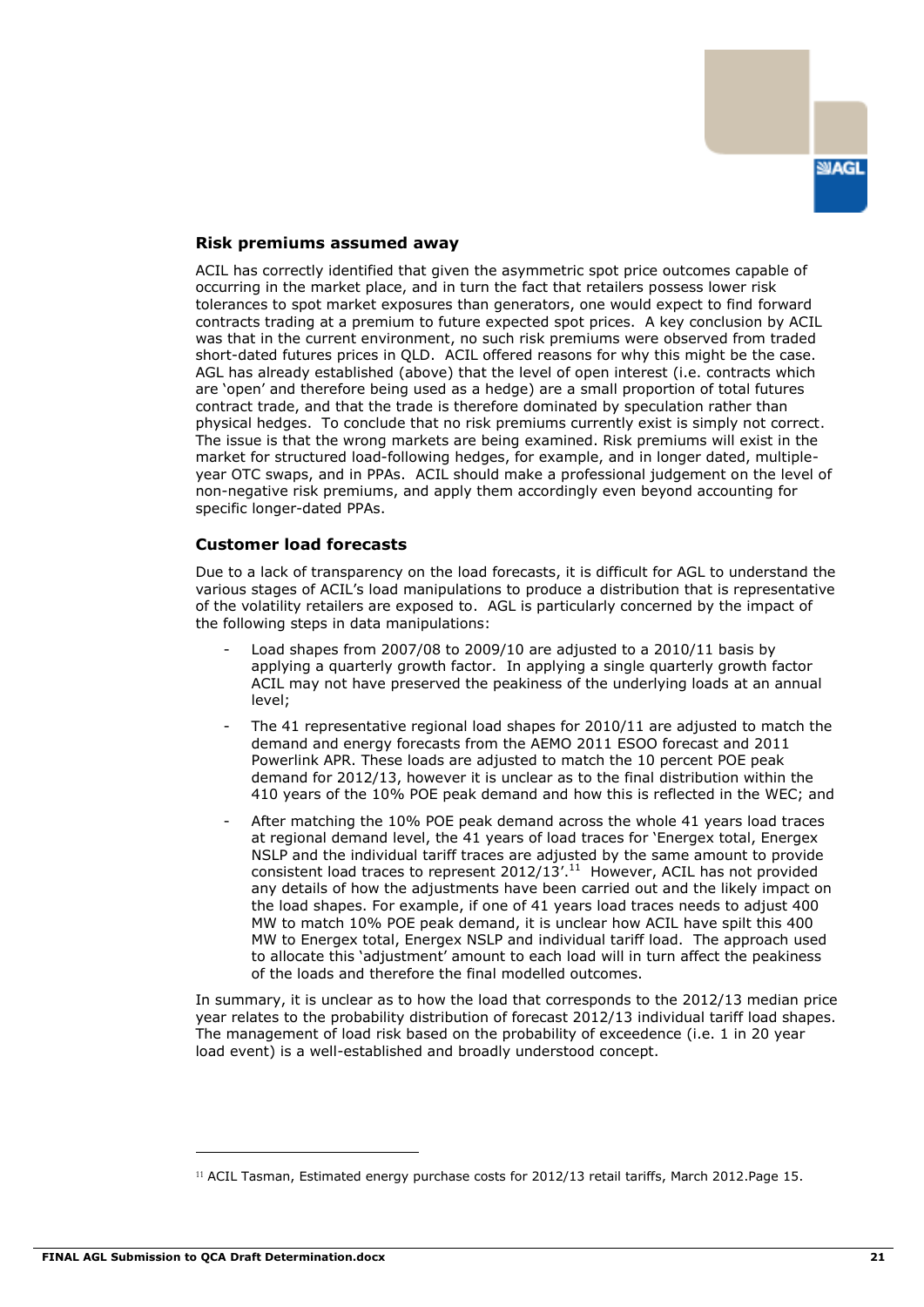

### **Spot price forecasts**

There is very limited information provided on the inputs and assumptions used for the spot price modelling. The approach of using a distribution of 410 loads means that it is impossible for AGL to assess whether the "median" pool price outcome used to determine the hedging cost is a reasonable representation of an average year. In reviewing the median year hourly spot prices AGL notes 74% of the periods with prices greater than \$1,000/MWh occur on 'Non-working days' i.e. the median price year contains multiple prices greater than \$1,000/MWh on Sunday afternoons . This type of pool price pattern would not be expected to occur to the same extent in an average scenario. The impact of potential high price/high load events on hedging costs is unknown.

There are insufficient details on the key assumptions that underpin the spot price modelling, in particular:

- Generator bidding behaviour: No attempt is made by ACIL to describe how generator bidding is treated, in particular in times of forced outages. Without accounting for the fact that generators may have an incentive to bid differently when there are substantial (or coincident) forced outages in the system it is unlikely that the forecast spot prices would appropriately capture the volatility of spot prices in the NEM. One way to understand whether ACIL's approach to the treatment of bidding produces sensible outcomes would be to check the halfhourly spot price forecasts developed by ACIL. But, as mentioned, these have not been provided; and
- Technical characteristics for generators within and outside Queensland modelled in Powermark.

#### **Carbon**

From the limited information provided by ACIL it appears that ACIL have underestimated the impact of the carbon price on spot prices. This combined with the use of the d-cyhpa Trade contract prices, as noted earlier, means that the hedging approach will underestimate the uplift in the WEC due to the carbon price.

The QCA has flagged its preferred approach for the impact of the carbon price on the WEC in its Draft Methodology Paper. Under the preferred methodology, ACIL will run a carbonexclusive and a carbon–inclusive scenario through the spot price model to allow for optionality due to the legislative uncertainty associated with the introduction of the carbon price from 1 July 2012.<sup>12</sup> The QCA has confirmed in the Draft Determination that the carbon-inclusive set of hedging costs has been used for 2012/13.

AGL is concerned that ACIL"s approach using carbon-inclusive spot and contract prices will not accurately reflect the carbon cost exposure for the representative retailer because:

- A lack of transparency around the pool price outcomes used to model the hedging costs means that AGL cannot adequately analyse the treatment of carbon with the Powermark model. ACIL have provided some of the inputs used to model carbon i.e. generator intensity, but have provided no detail how generators reacting to the wide range of loads modelled would treat carbon in these circumstances. Furthermore, no information is provided on the impact of the carbon price on upstream fuel costs. In the Draft Methodology Paper QCA has stated that ACIL

<sup>&</sup>lt;sup>12</sup> Queensland Competition Authority, Draft Methodology Paper, Regulated Retail Electricity Prices 2012-13 (November 2011). Page 28.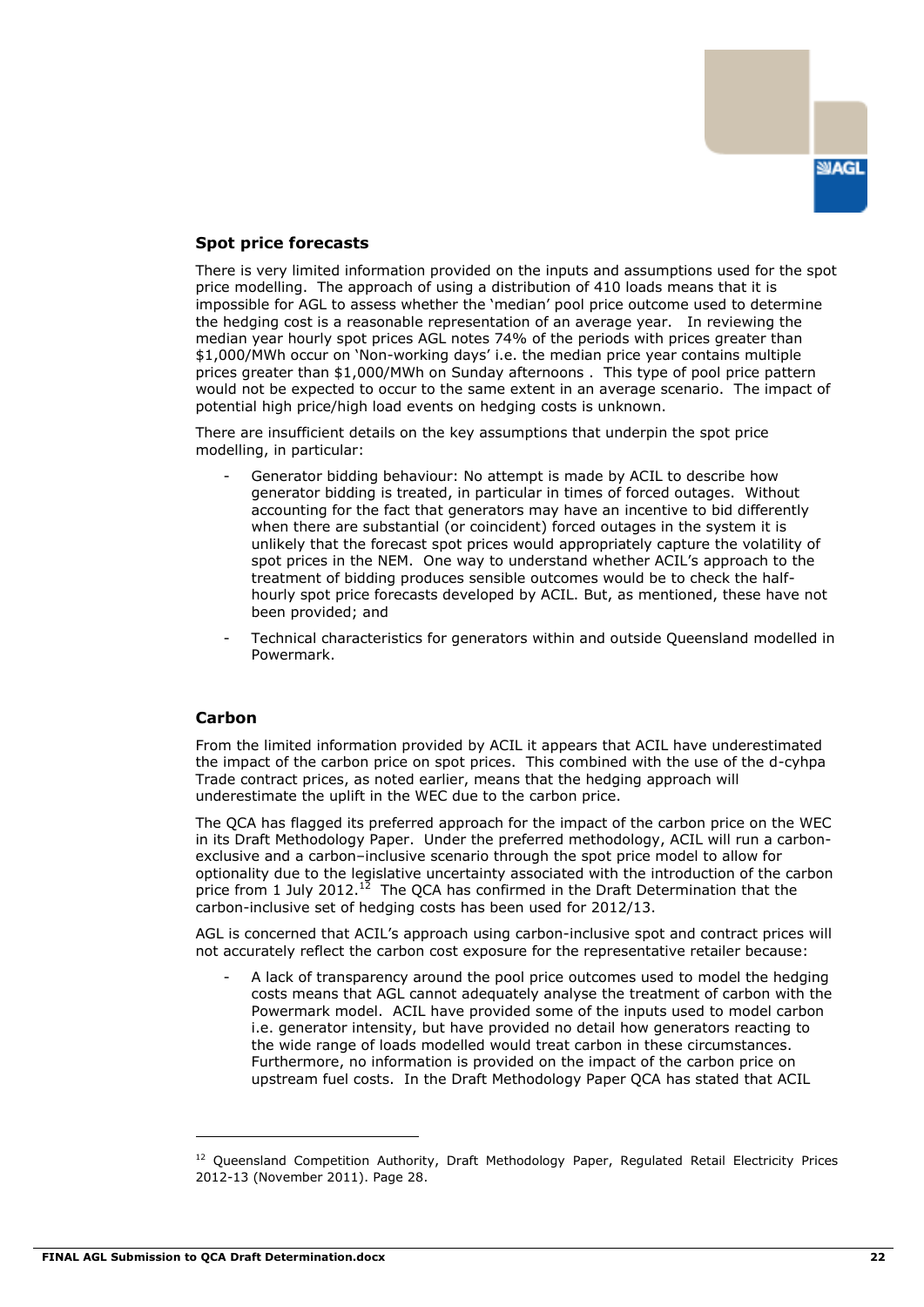

will account for the impact of upstream emissions in the fuel price. $^{13}$  It is not clear to AGL what assumptions on the upstream emissions intensities are used based on the individual fuel sources.

- The only information provided on carbon and the spot price is the NEM carbon intensity of pool prices for the 410 years i.e.  $0.8696$  t  $CO<sub>2</sub>e/MWh$ . It appears that this intensity is expressed at the node. The "sent-out" NEM average intensity reported by AEMO is 0.9206 t  $CO<sub>2</sub>e/MWh.<sup>14</sup>$  A 'sent-out' intensity is not equivalent to the intensity at the node because the losses between the generator terminal and the node have not been accounted for. The application of the transmission and distribution loss factor does not account for the generator to node losses either. Therefore, if the 87% pass-through is expressed at the node then this will appear to underestimate the impact of carbon on the spot prices; and
- Figure 6 compares the historical AEMO published NEM  $CO<sub>2</sub>e$  intensity against the  $NEM CO<sub>2</sub>e$  intensity forecast by ACIL. It can easily be recognised that the ACIL intensity is consistently lower than the current historical intensity of the NEM.

**Figure 6 - AEMO NEM CO2E Intensity (NEM 19 Jun '11 – 24 Mar '12) vs. ACIL NEM CO2E Intensity**



#### **LRET**

-

The QCA has recommended a continuation of the market-based approach to calculate the LRET compliance cost that was set up under the BRCI methodology. AGL has noted previously that in setting the cost allowance for LRET compliance the QCA should consider the range of real retailer"s actual costs associated with sourcing Large-scale Generation

 $13$  Ibid. page 28.

 $14$  Using AEMO CDEII from 19 Jan 2011 to 24 Mar 2012 on a volume weighted basis.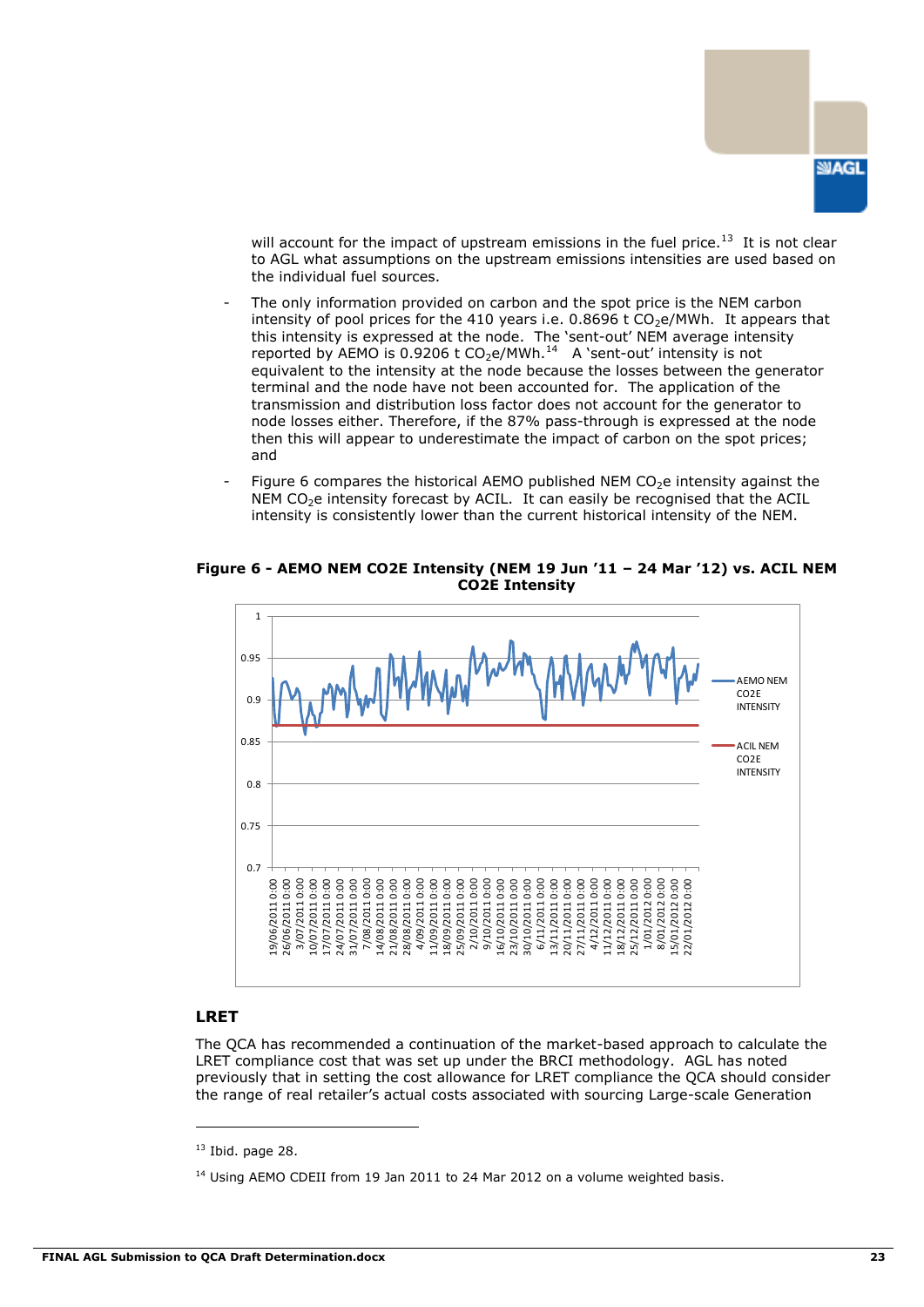

Certificates (LGCs), not relying on the short term market as the sole source. Once again, this relates to Section 90(5) and ACIL has acknowledged in their report that retailers are exposed to the cost of long-term agreements for the acquisition of LGCs:

*ACIL Tasman understands that the vast majority of LGCs are acquired by retailers through long term contracts with wind farms... 15*

Any attempt to estimate the cost for retailers of these types of PPA arrangements is dismissed by ACIL due to a lack of transparency of the prices in these contracts, which is simply nonsense. This does not pose any problems whatsoever to other state-based regulators in the NEM, such as IPART or ESCOSA. AGL note that ACIL have substantial and highly regarded expertise in collating the requisite data and the project modelling capability to be able to calculate the LRMC, which is the relevant proxy for such contractual arrangements to meet the LRET target. This is exactly how project banks test their own credit decisions prior to initiating a project finance of a renewable project – an example in which real and very substantial funding is being committed in the real economy, based on the very approach that the QCA and ACIL claim to be inadequate.

And once again, the approach being adopted by the QCA on this matter is again delegitimizing the use of the single most popular risk management tool in the market by forcing a very short run mark-to-market approach against what is a very long range Renewable Energy Target. Our analogy of failing to acknowledge the use of long tenor bonds in debt markets applies equally in relation to the LRET.

Setting the allowance for a retailer"s cost of compliance with the LRET scheme using the LRMC of compliance is the most appropriate approach in setting a regulated retail electricity price.<sup>16</sup>

AGL also notes that the approach recommended by ACIL which uses a rolling-average of contract prices will underestimate the cost of compliance as the price of LGCs rise in-line with a tightening of the target. AGL urges the QCA to consider in future, that the methodology should reflect a forward looking cost to retailers.

#### **SRES**

The fact that the SRES target for 2013 of 7.87% is non-binding is an issue. Forecasting the SRES target has been problematic. For instance, the 2012 STP of 9% was included in the 2011/12 BRCI before a binding target of 23.96% was set. AGL does not consider the non-binding SRES target for 2013 to be realistic. AGL"s modelling anticipates the 2013 target to be 12.57%. As the QCA does not have a capability for administering any changes to prices after 31 May 2012, the QCA must have regard to this likely increase in costs.

#### **Application of losses to other energy costs**

The liability relating to other energy costs comprising of renewable energy costs, NEM fees and ancillary service charges are based on acquisition or purchases of energy. The QCA"s assessments of these costs have to be increased to include energy losses.

<sup>&</sup>lt;sup>15</sup> ACIL Tasman, Estimated energy purchase costs for 2012/13 retail tariffs, March 2012. Page 52.

<sup>&</sup>lt;sup>16</sup> AGL Energy Ltd. Review of Regulated Retail Electricity Prices 2012-13 - Draft Methodology Paper. AGL submission, November 2011. Page 15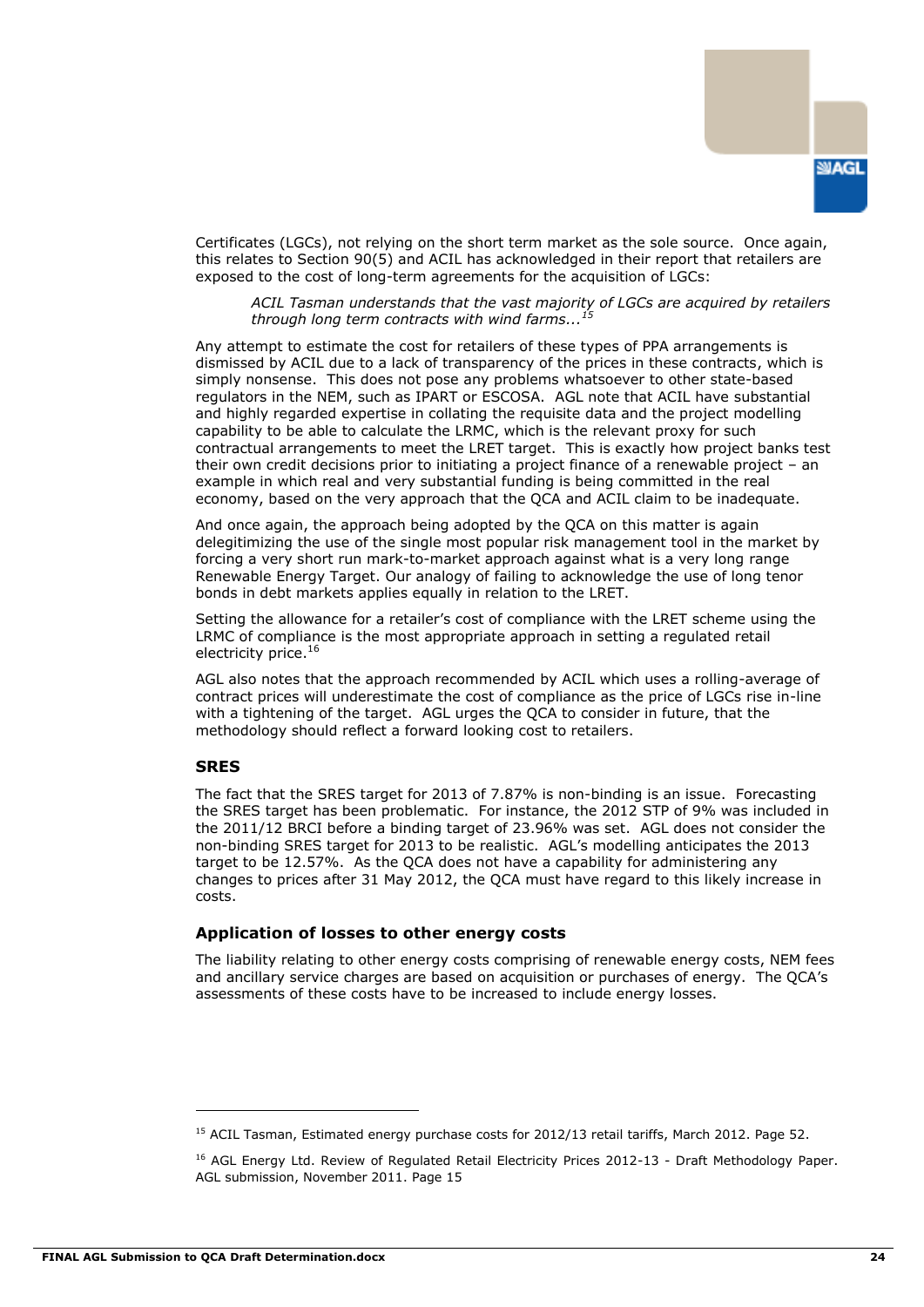

## **Amendments to the hedging approach**

In light of AGL"s discussion of the limitations and mis-specifications associated with the preferred hedging approach, AGL suggests that in order to meet the requirements set out in Section 90(5) of the Electricity Act, the QCA and ACIL need to make the following amendments to the current methodology to better reflect a "representative retailers" actual costs of supply":

- Incorporate estimate of retailers PPA cost exposure in the WEC. The QCA and ACIL are well-versed in the concept of LRMC, and LRMC calculations have already been undertaken as a part of the current process (although the results have not been revealed). It is entirely feasible and indeed necessary to construct a balanced portfolio approach to determining the WEC, and that by definition includes LRMC;
- Change the approach to contract price sampling. Use TFS carbon-exclusive contract price data for base swaps and adjust the sampling approach for d-cypha peak swaps and caps to ensure that prices account for the full carbon exposure of retailers; and
- Use the hedging approach for controlled loads. Criticisms made against the price distribution approach remain as valid applied to the controlled loads as the NSLP. AGL"s risk management policies would not allow an unhedged position.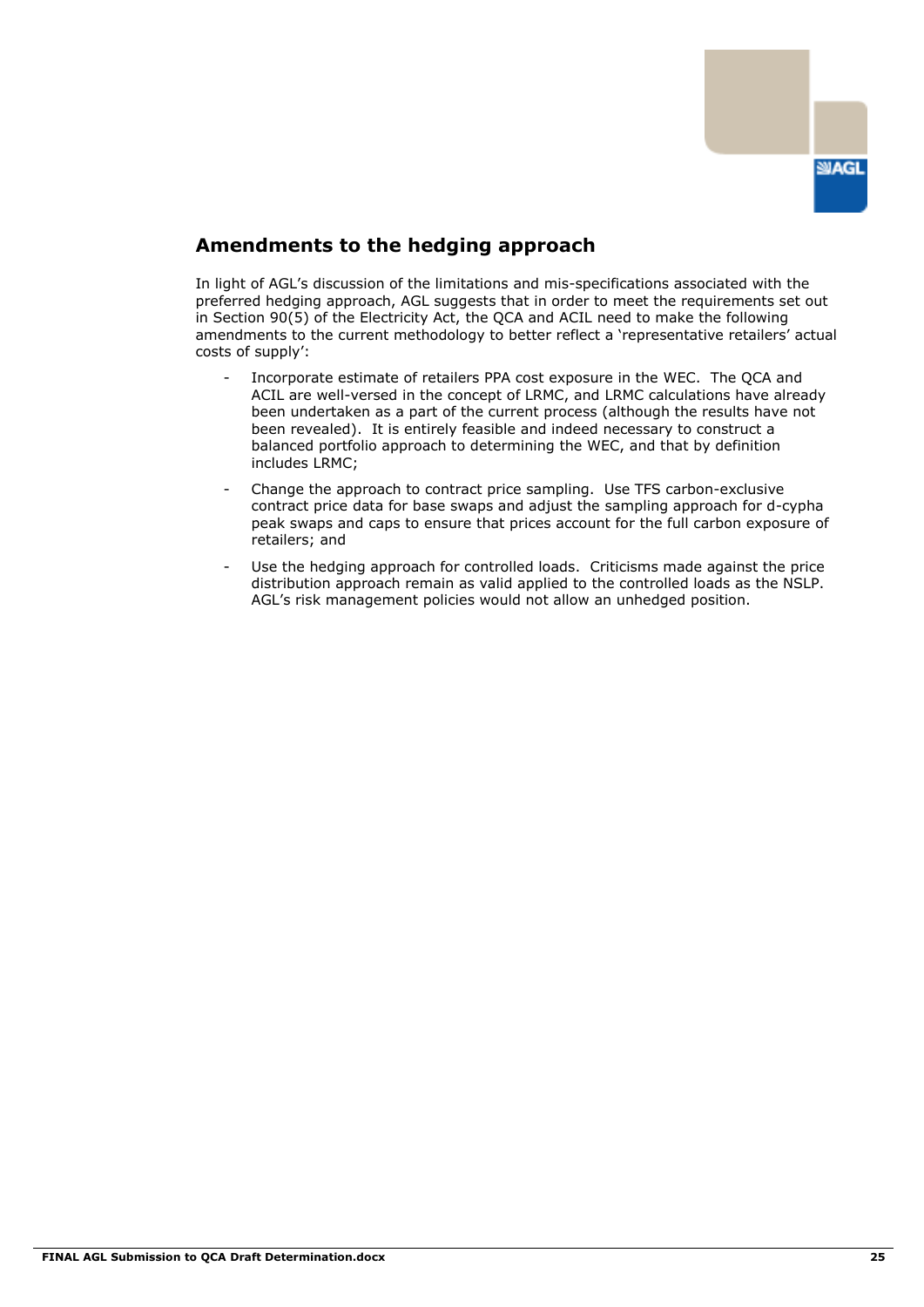

# 3. Retail Costs and Margin

### **Retail operating costs**

QCA has reduced the retail operating cost allowance from the BRCI benchmark by over \$5 per customer after comparing with benchmark used by IPART, in particular, and ESCOSA. AGL has concerns about the "echo chamber" amongst state regulators when determining benchmarks with no inputs considered from retailers who actually operate in the market. Although large retailers now operate on a national basis, there are still differences in operating costs in various jurisdictions due a number of reasons including demographics and geography and specific jurisdictional requirements.

Even though AGL can substantiate an even higher operating cost allocated to the QLD market AGL is prepared to recommend the continued used of the retail operating cost allowance set under the BRCI methodology.

## **Retail margin**

The Terms of Reference states:

*The Authority is also required to determine an appropriate retail margin giving consideration to any risks not compensated for elsewhere*

The retail margin of 5.4% of total allowed costs (inclusive of the margin) decided by the QCA is based on IPART"s benchmark. The QCA has not considered if merely adopting such a benchmark is appropriate in the first place. In NSW, the regulated electricity prices are established over a three year price path and there are provisions for costs pass-through. In QLD, the QCA"s remit concludes on 31 May 2012 with no provisions for cost passthrough including changes in draft Energex network charges, and future price setting processes are uncertain. There have been incidences of which the QCA are aware where changes in regulatory settings have occurred mid-year which have not been able to be impounded in the current year pricing, nor able to be recovered in future years, Accordingly, this is not a theoretical discussion - there is in practice considerably higher risk for a retailer operating in QLD.

However, more broadly, as the QCA has demonstrated with the draft determination, there is considerable regulatory risk as unproven methodologies are adopted to set wholesale energy costs.

Retailers often offer market contracts which are at least two years. Even if retailers can cover their energy costs, such offers will now be high risk as retail prices are now unpredictable.

The retail margin cannot be determined in isolation to the other cost components. If the approach to wholesale energy costs has high risk, the retail margin should reflect this risk correspondingly.

## **Allowance for headroom**

The QCA has established a transparent allowance for headroom for competition. AGL concurs with the QCA that this allowance is in line with the Delegation requiring the QCA to have regard to "the effect of the determination on competition in the Queensland retail electricity market".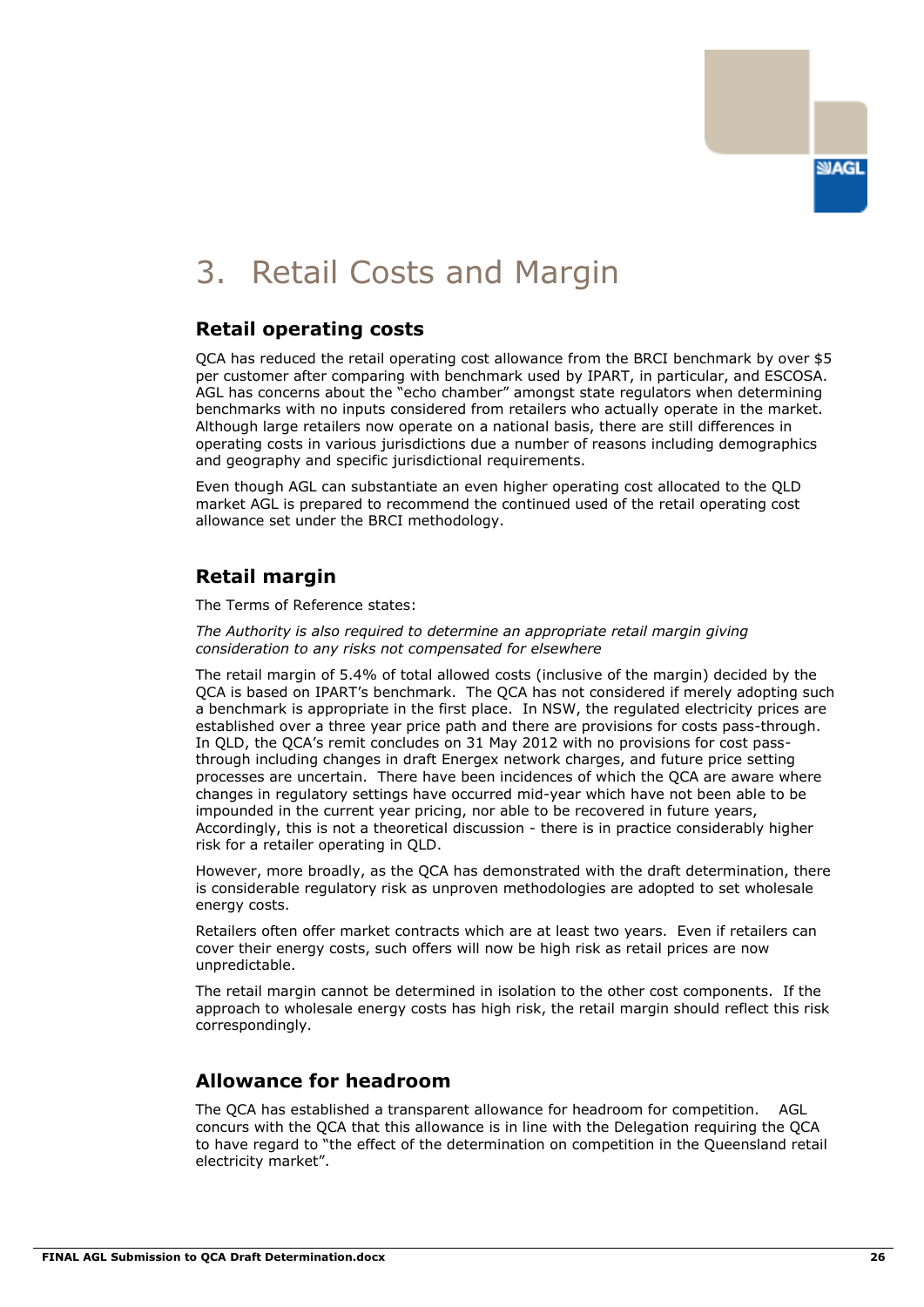

Although the discounts to notified prices have exceeded 10%, it is AGL"s view that discount or the allowance for headroom of at least 5% is required to encourage customer to enter into market contracts. However, if the cost components i.e. WEC, retail operating costs and retail margin, are inadequate, this will also be insufficient.

It has been argued by the QCA that customers in the Ergon region do not have the benefit of competition and therefore cannot avoid this allowance and this should be considered in any level determined. As the notified prices in the Ergon region are already substantially below cost reflective levels, and will be further less cost reflective with this Draft Determination, this consideration is entirely inappropriate and irrelevant.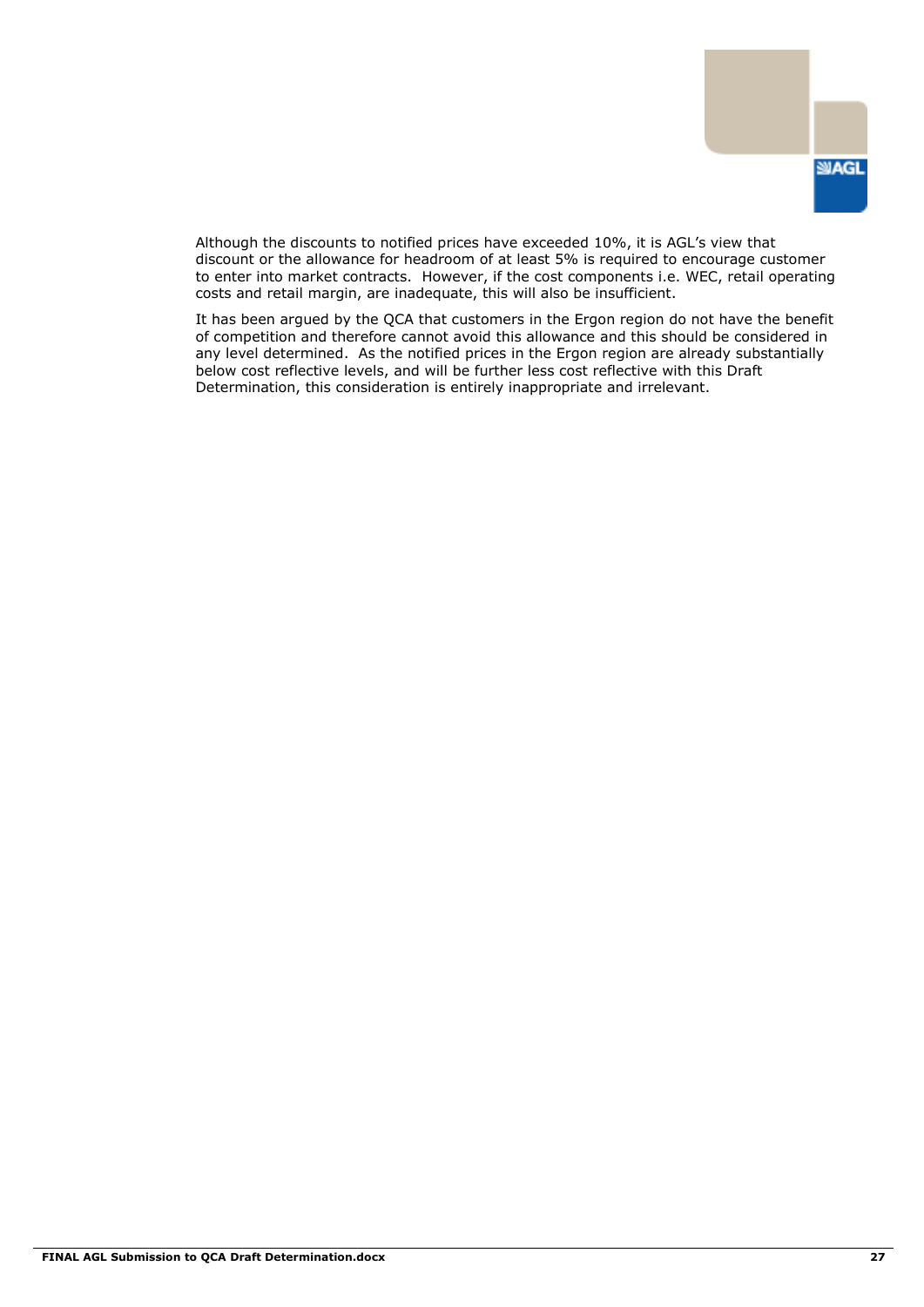

## **AEMC report on possible future retail electricity prices**

The AEMC has published a report dated 25 November 2011 on the "Possible Future Retail Electricity Price Movements: 1 July 2011 to 30 June 2014". The related consultant report titled "Wholesale energy cost forecast for serving residential users" prepared by ACIL Tasman was released in February 2012. The AEMC had requested ACIL to prepare two separate modelling methodologies to examine wholesale energy costs for all states - a market simulation modelling and an LRMC modelling. For the market simulation modelling, ACIL applied its *Powermark* model (which is also used in the draft determination). Although the report was focussed on residential customers, the wholesale energy costs were based on the NSLP.

The wholesale energy costs modelled by ACIL in this report excluded renewable costs, market charges or distribution losses.

Table 20 on page 46 of the ACIL report to the AEMC sets out a summary of the market simulation modelling as shown below:

|                             | <b>Unit</b>       | 2011-12 | 2012-13 | 2013-14 |
|-----------------------------|-------------------|---------|---------|---------|
| No Carbon                   | \$/MWh            | \$46.34 | \$56.52 | \$72.28 |
| Year on year increase       | %                 | N/A     | 22%     | 28%     |
| Carbon                      | \$/MWh            | \$46.34 | \$75.80 | \$92.74 |
| Year on year increase       | %                 | N/A     | 64%     | 22%     |
| Increase due to carbon      | \$/MWh            | N/A     | \$19.29 | \$20.46 |
| Percentage increase         | %                 | N/A     | 34%     | 28%     |
| Pass-through of carbon cost | $tCO2$ -e<br>/MWh | N/A     | 0.84    | 0.85    |

#### Table 20 Impact of a carbon price on residential wholesale energy purchase costs - Queensland

Data source: ACIL Tasman analysis

For 2012-13, ACIL has modelled a wholesale energy costs including carbon but excluding losses for QLD NSLP of \$75.80/MWh compared with costs of \$61.60/MWh (\$41.60/MWh plus carbon cost of \$20/MWh) used in the Draft Determination. Using their proprietary *Powermark* model, ACIL has therefore "modelled" costs for 2012-13 for the QCA which are significantly lower than the costs modelled for the AEMC.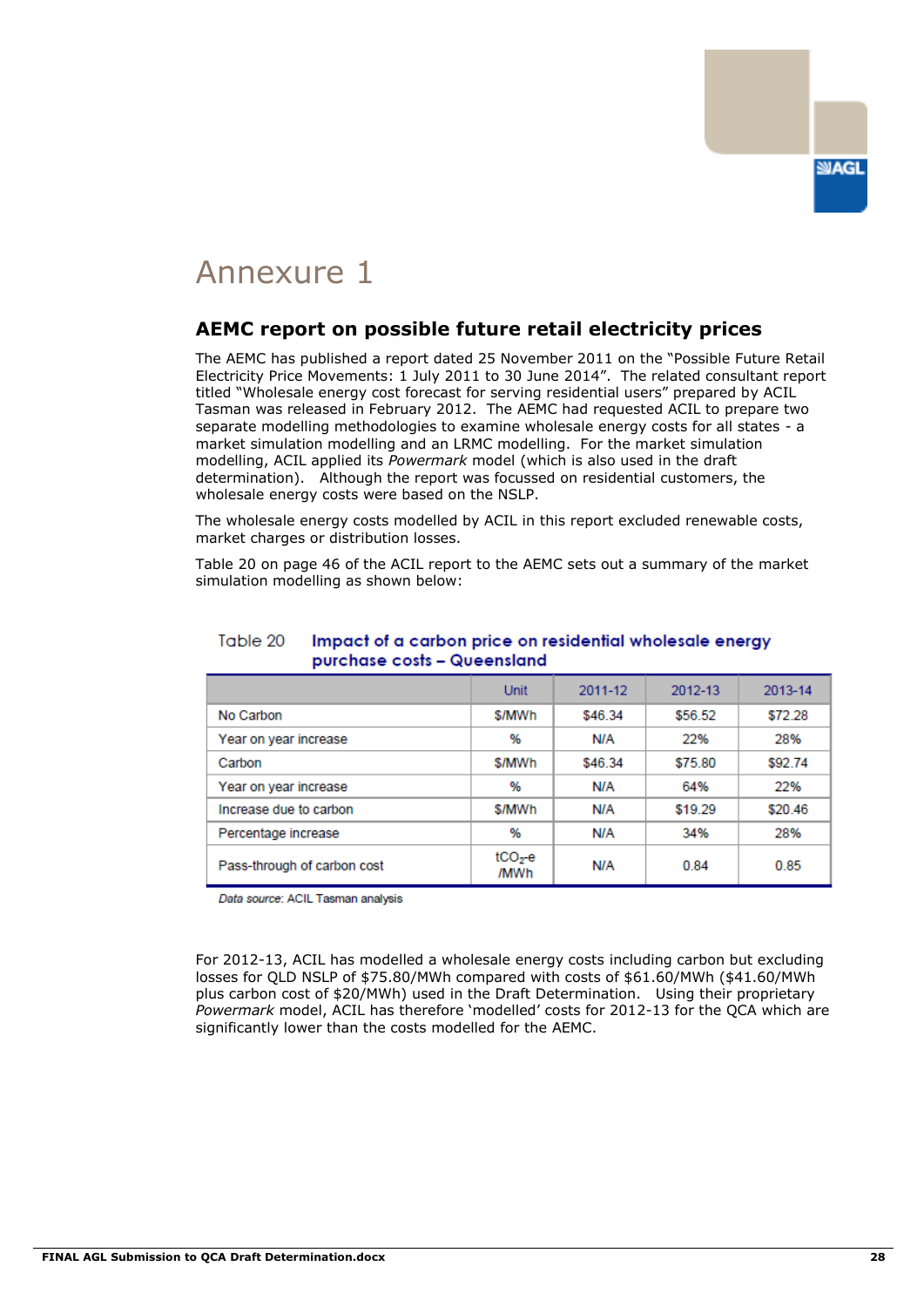

List of power stations which currently have (or had) a Power Purchase Agreement (PPA) for part/all of their output with private sector retailers.

| <b>Power station</b>     | <b>Total</b><br>capacity<br>(MW) | <b>PPA</b>   |
|--------------------------|----------------------------------|--------------|
| Canunda Wind Farm        | 46                               | $\sqrt{}$    |
| German Creek             | 32                               |              |
| Hallett 1 - Brown Hill   | 95                               | √            |
| Hallett 2 - Hallett Hill | 71                               | $\sqrt{}$    |
| Moranbah North           | 45                               | $\sqrt{}$    |
| Oakey                    | 282                              | $\sqrt{}$    |
| Walkaway                 | 89                               | $\sqrt{}$    |
| <b>Wattle Point</b>      | 91                               | $\sqrt{}$    |
| Woolnorth Wind Farm      | 140                              | $\sqrt{}$    |
| Yabulu                   | 240                              | $\sqrt{}$    |
| <b>Bairnsdale</b>        | 92                               | $\sqrt{}$    |
| Callide C                | 900                              |              |
| Collinsville             | 180                              |              |
| Emu Downs                | 80                               |              |
| Kogan Creek              | 750                              |              |
| Laverton Gas Turbine     | 320                              |              |
| Millmerran               | 852                              |              |
| Mount Millar (Yabmana)   | 70                               |              |
| Braemar                  | 504                              | $\sqrt{}$    |
| Braemar II               | 519                              | $\sqrt{}$    |
| Challicum Hills          | 53                               | $\sqrt{}$    |
| Cullerin Range           | 30                               | $\sqrt{}$    |
| Daandine Power Project   | 33                               |              |
| Lake Bonney Stage I      | 81                               | $\sqrt{}$    |
| Osborne                  | 185                              | $\sqrt{}$    |
| Portland Stage 2         | 58                               | $\checkmark$ |
| Portland Stage 3         | 44                               | $\sqrt{}$    |
| Snowtown                 | 99                               | $\sqrt{ }$   |
| Waubra                   | 192                              | ✓            |
| Yambuk                   | 30                               | $\sqrt{}$    |
| Starfish Hill            | 35                               | $\sqrt{}$    |
| <b>Cathedral Rocks</b>   | 66                               | $\checkmark$ |
| Redbank                  | 150                              | $\sqrt{}$    |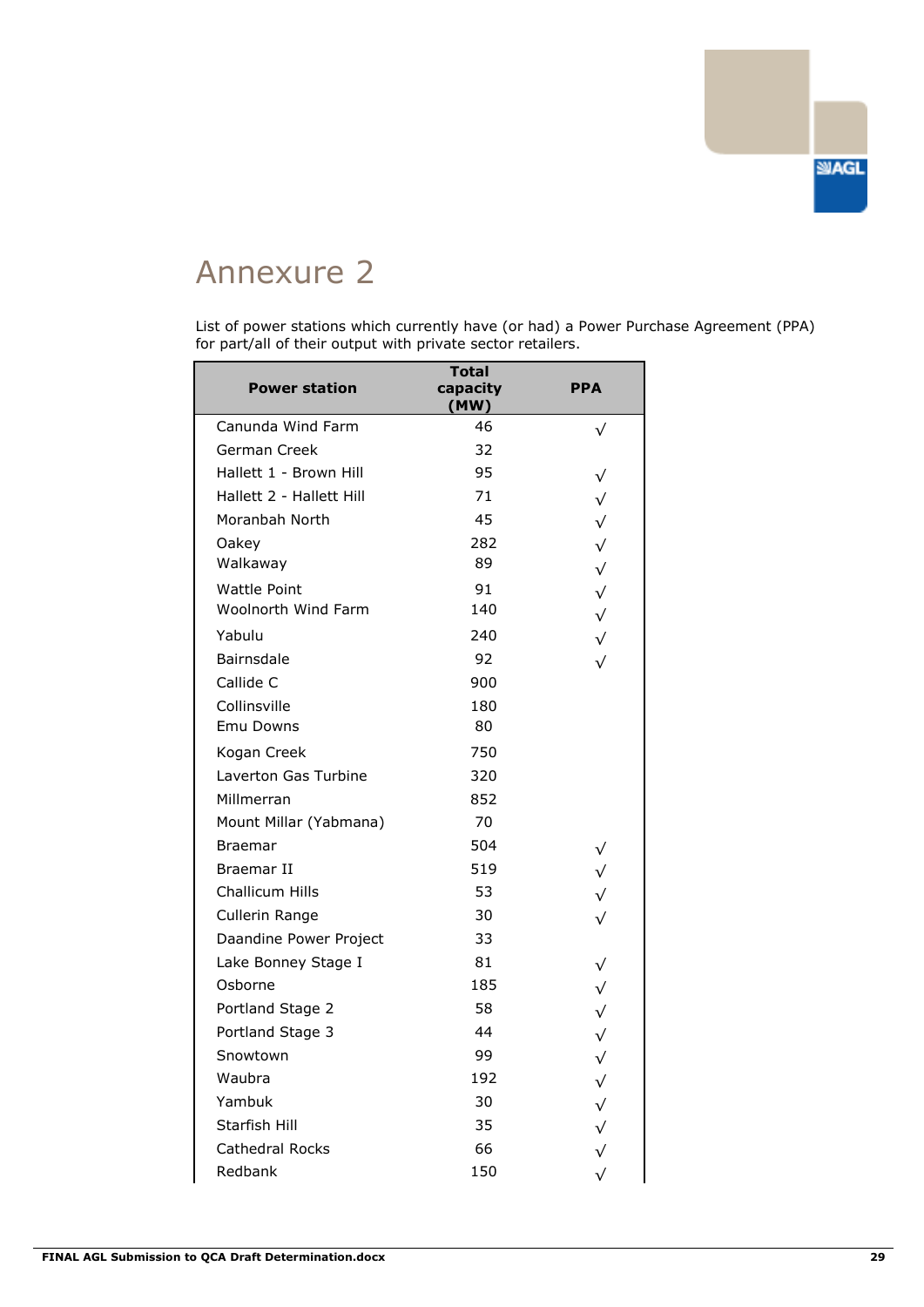| <b>Power station</b>          | <b>Total</b><br>capacity<br>(MW) | PPA       |
|-------------------------------|----------------------------------|-----------|
| Angaston                      | 50                               |           |
| <b>Ballera</b>                | 45                               |           |
| Bell Bay Three                | 105                              |           |
| Broadwater                    | 30                               |           |
| <b>Bulwer Island</b>          | 33                               |           |
| Capital Wind Farm             | 141                              | √         |
| Clements Gap Wind Farm        | 57                               |           |
| Colongra                      | 724                              |           |
| Condamine                     | 140                              |           |
| Condong                       | 30                               |           |
| Darling Downs                 | 630                              |           |
| Eraring GT                    | 40                               |           |
| Hallett                       | 183                              |           |
| Ladbroke Grove                | 84                               |           |
| Lake Bonney Stage II          | 160                              |           |
| Mt Stuart                     | 423                              |           |
| Pelican Point                 | 478                              |           |
| Pioneer Sugar                 | 68                               |           |
| Port Lincoln                  | 50                               |           |
| Project X41, Mt Isa           | 30                               |           |
| Quarantine                    | 220                              |           |
| Rocky Point                   | 30                               |           |
| Roma                          | 80                               |           |
| Swanbank E                    | 385                              |           |
| Tallawarra                    | 435                              |           |
| <b>Tamar Valley Combined</b>  | 208                              |           |
| Cycle<br>Tamar Valley Peaking | 178                              | $\sqrt{}$ |
| <b>Tarong North</b>           | 443                              |           |
| Uranquinty                    | 664                              |           |
| <b>Valley Power</b>           | 300                              |           |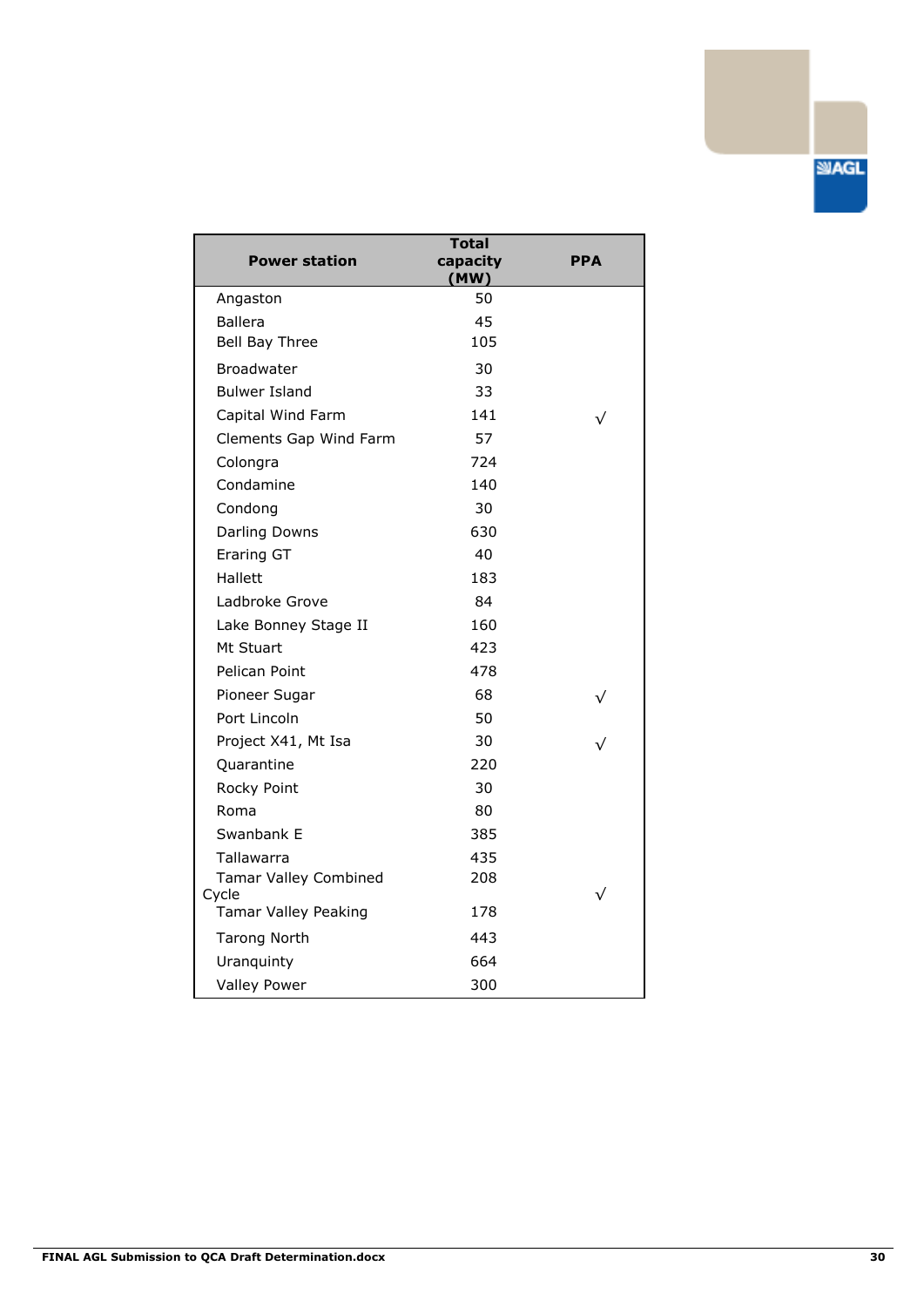

#### **Analysis of the use of LRMC in regulatory price determinations**

#### **Introduction**

The regulated tariff provides a safety net for customers who either cannot negotiate a price less than the regulated price or who do not wish to participate in the competitive retail market.

Prior to September 2011 retail prices were moved according to an indexing approach. This approach proved controversial, partly because it resulted in regulated prices seemingly moving differently from underlying costs. The QCA has proposed an approach that relies on using "market prices" for determining an energy purchase cost estimate in their regulated retail price and removed reference to LRMC.

While this approach may satisfy short term political aims, it will lay the foundations for greater instability of the energy sector and, hence, higher long term costs. For this reason the QCA"s regulatory approach does not reflect good regulatory practice and it is poor economic policy.

#### **Relationship between LRMC and NEM market prices**

In a market where there is perfect competition (i.e. where all suppliers are price takers at all times), where the mix of plant is optimal (i.e. least-cost) and where there is an optimal balance of supply and demand, the market price (as reflected by the SRMC of the generation system) will reflect the long run marginal costs of generation.

The NEM price setting mechanism is intended to produce a pattern of prices to reflect the short run marginal costs of production including the "scarcity" value of capital. This would provide price signals to generators when new capacity is required (including the type of capacity required) and would also ensure that prices recover all generation costs over time. For example, periodic price spikes can be best managed by, say, investment in short term demand reduction or maybe a highly responsive peaking plant. A sustained rise in price can be most effectively and efficiently managed by the development of a new base load plant.

Periodic price spikes should be considered in the context of the long run average price. This view of the operation of the NEM is consistent with the National Grid Management Council"s (NGMC) observations on the role of prices in a NEM when they were charged with the responsibility for designing the NEM:

*"Pool prices are intended to reflect the value of electricity that is traded at a particular point in time. If prices reflect the value of the product, then for an appropriate investment in generation, revenue from the pool will cover both its variable production costs and its fixed costs over the life of the investment.* 

*There is no guarantee however, that in a particular period, the revenue a generator receives from the pool will cover its costs. The lumpy nature of the capital and the variability of demand, mean that there will be some periods in which pool revenues more than cover total costs, and other periods when it does not." <sup>17</sup>*

<sup>-</sup>

<sup>17</sup> NGMC, *Transition to a National Electricity Market,* July 1993, p11.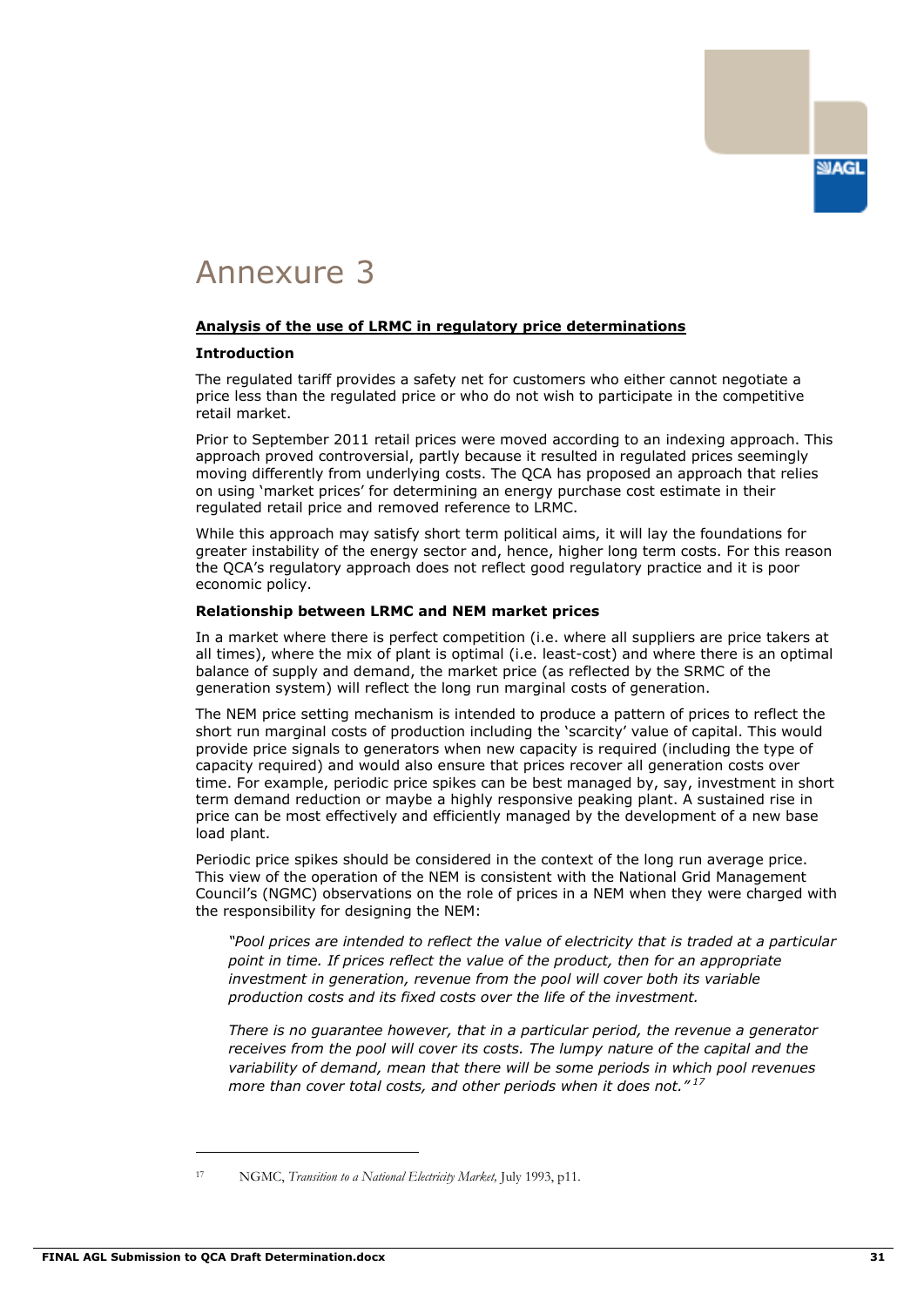

All the pricing evidence available would indicate that the NEM works efficiently  $-$  prices rise at times of high demand and fall when demand is low. In NEM regions where reserves are short, the price is relatively high. When there is excess capacity, prices are relatively low and power flows from low priced to high priced regions. Overall, NEM prices have generally been towards the lower end of estimates of the efficient LRMC of the generation system, which suggests the NEM is competitive.

#### **Relationship between regulated prices and the functioning of the market**

Regulated prices effectively cap the price that retailers can charge any customer that is entitled to choose to be supplied under a regulated tariff. This is not surprising given this is generally the reason why regulated tariffs are offered to certain customers.

If a retailer"s actual energy purchase cost exceeds the amount that has been provided for by the QCA, customers will prefer to be supplied under a regulated tariff instead of a market contract. Under these circumstances the retailers who are responsible for supplying customers under regulated arrangements will have to supply these customers at a loss. If this problem is persistent then more customers will abandon the market and seek shelter under the regulated arrangements. Given the small margins that retailers generally earn it won"t be long before the retailer supplying regulated customers becomes insolvent.

This situation is precisely the one that caused a number of very large energy companies across the west coast of North America to commercially fail in the summer of 2000. The consequences of this have been widespread and long term.

First, the Californian Government had to step in and effectively fund energy purchases for a large proportion of the customer base following the financial failure of Pacific Gas and Electric and the near financial collapse of Southern California Edison. The costs of these panic purchases resulted in prices reportedly being 40 per cent higher than at pre-reform levels.

Secondly, investment in new generation on the west coast stalled further (indeed the lack of development of new generation was one of the underlying causes of the crisis). New generators are unlikely to be financed and built (except perhaps by the Government) in a market where retailers are going broke. Retailers provide a market channel to customers and, hence, financial hedging contracts that are important in providing a more stable return to the generator. While it is possible for a generator to step into the shoes of the failed retailers this is unlikely to occur quickly or smoothly given they do not have the systems or expertise to manage a mass customer base.

Thirdly, the appetite for any further microeconomic reforms in the US and elsewhere diminished and the Californian experience is still regularly used to justify ongoing public ownership and regulation of utility industries.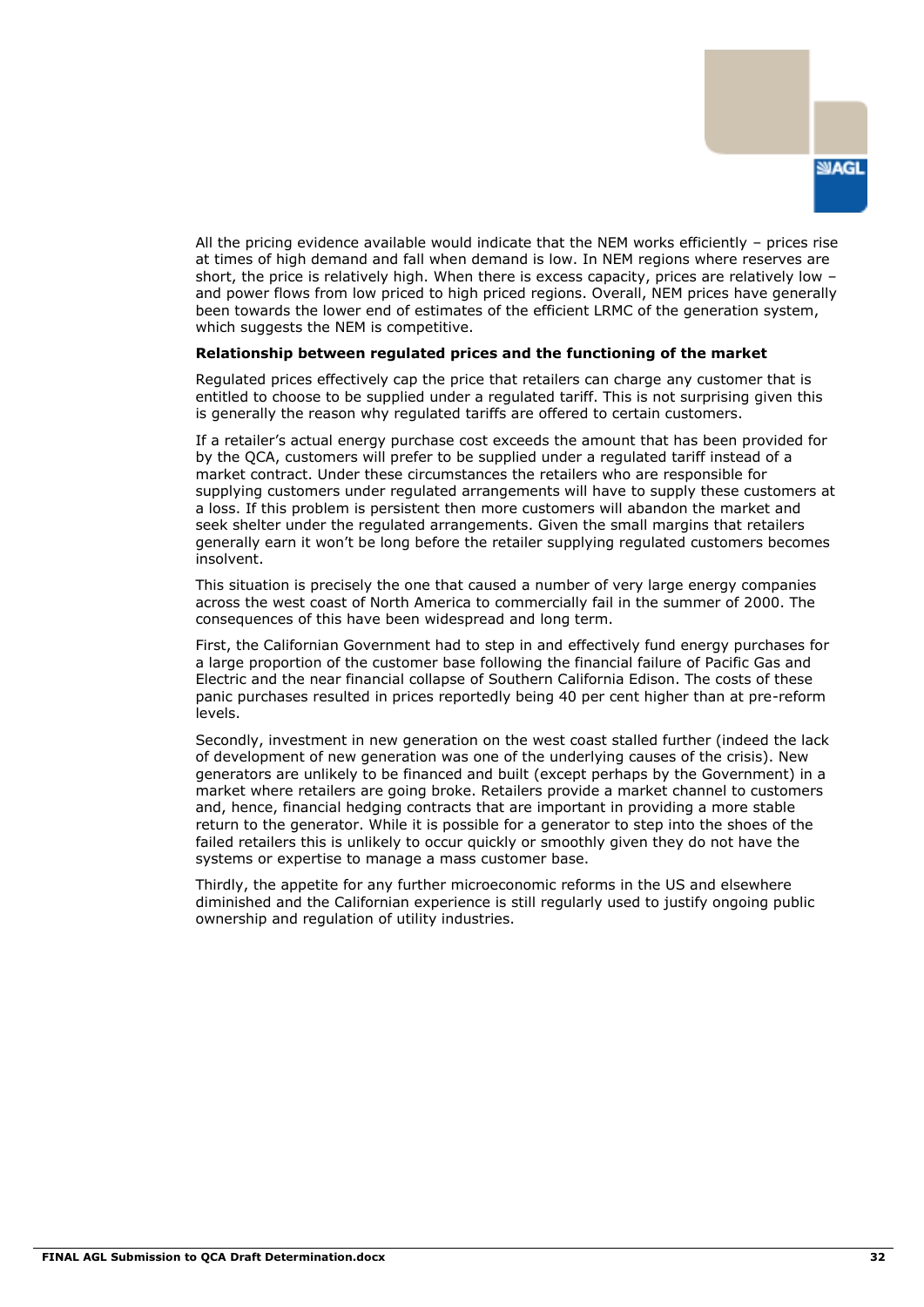

#### **Arguments against LRMC in other jurisdictions**

AGL notes that the QCA continues to pay a special attention to the decision of the ICRC on electricity tariffs in the Australian Capital Territory. AGL also notes that:

- The ACT is the least competitive area in the NEM, with virtually no competitive churn because tariffs have consistently been set sub optimally (see Figure 7);
- That new entrant retailers have not entered the ACT market is the obvious evidence of this;
- The ACT market has, for all intents and purposes, zero installed generating capacity and "free rides" from the decisions of the NSW regulator, IPART;
- The turnover of the QLD mass market is about 14 times larger than the ACT mass market;
- Unlike the zero generating capacity of the ACT, Queensland has about 12,000MW of supply-side generating plant

For these reasons, it is not clear to AGL why decisions of the ICRC are given any weight at all by the QCA. Given the characteristics of the ACT, and its failed approach to competition, it is difficult to see what the QCA could possibly draw from ICRC decisions that would somehow add to a responsible regulatory outcome in Queensland.

The QCA seems to continue to reiterate the views of the ICRC on the matter of LRMC. The ICRC has been noted critics of LRMC on the grounds that retailers are unlikely to be altruistically supporting its suppliers. As AGL noted in its previous submission to the QCA, the ICRC"s interpretation is simply wrong in theory and in practice. That retailers have advocated for an "LRMC as floor" approach to tariff regulation has everything to do with the construct of long run costs in an industry in which asset lives span 25-40 years, and an industry in which the fixed costs dominate the cost structure. As Houthakker (1951) noted long ago, these unique cost characteristics of energy supply are the only reason that electricity tariffs warrant such substantive interest as a special branch of welfare economics. Yet the QCA seemed intent on ignoring the very issues that make electricity tariff analysis important in the first place. The approach adopted in NSW and in SA in which LRMC plays a key role in the determination of the wholesale energy cost allowance can be quite simply defined as defining a suitable safety-net WEC, and allowing the market to define how to best achieve their risk-adjusted outcomes, and to decide how any efficiency benefits that arise from competition are allocated between suppliers, retailers and customers.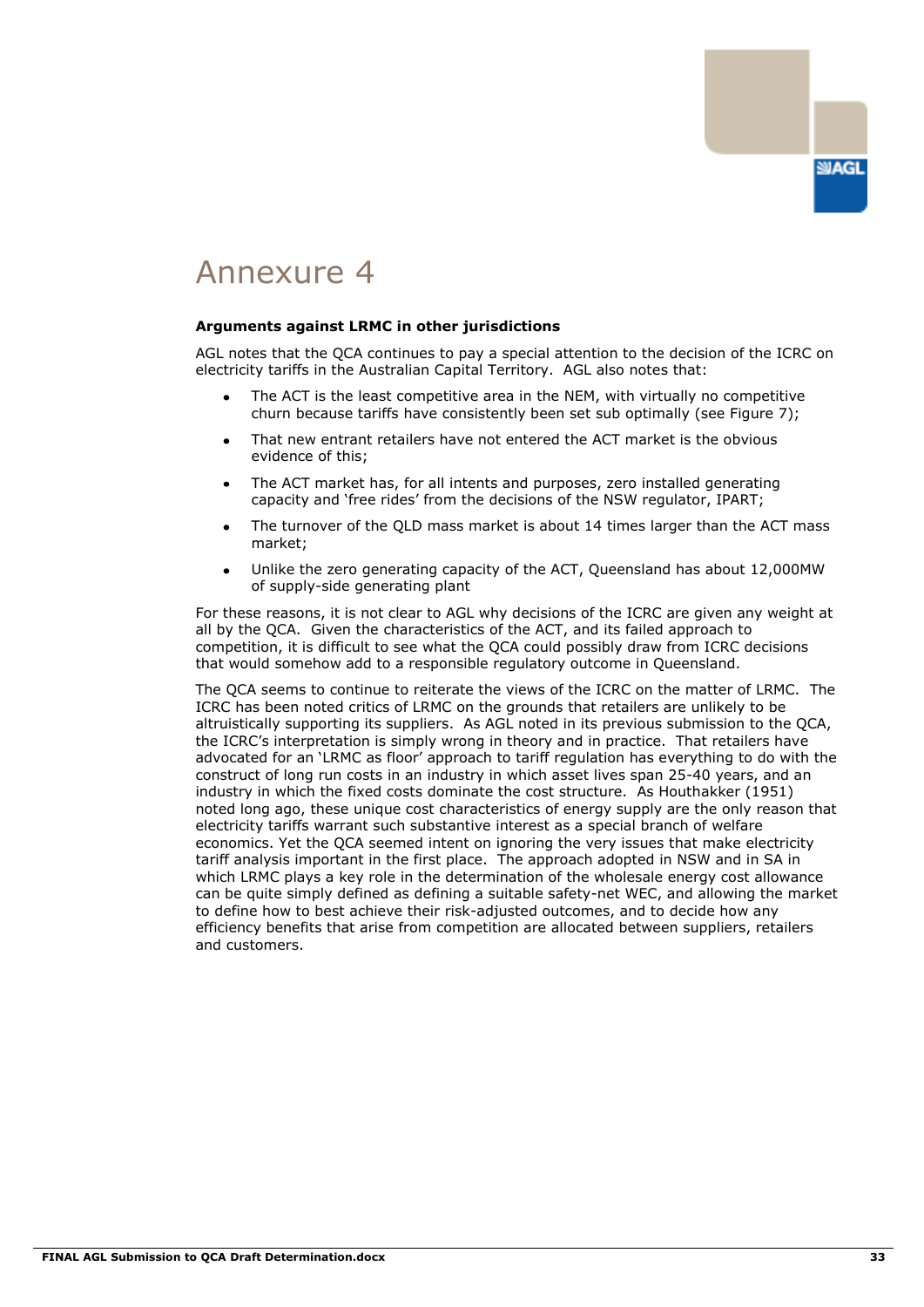



### **Figure 7 Churn rate in the ACT**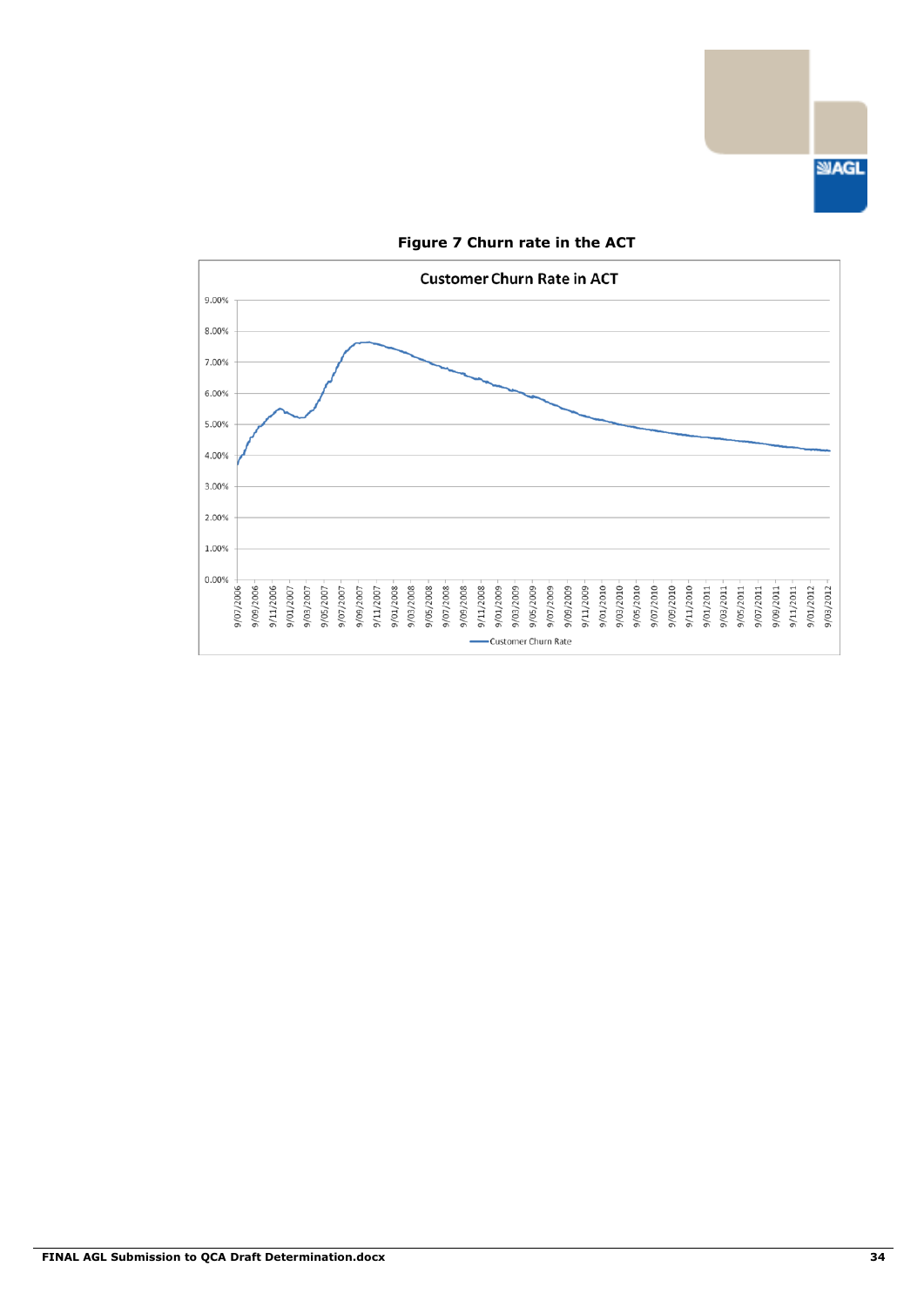

| Extract from ACIL - Contract volumes for Energex NSLP hedging (Mar 12) |  |  |  |  |
|------------------------------------------------------------------------|--|--|--|--|
|                                                                        |  |  |  |  |

| <b>Type of day</b> | <b>Date</b> | <b>Hour</b><br>of day | <b>Peak</b><br>/off<br><b>Peak</b> | 50%poe<br>hourly load<br><b>MW</b> | <b>Flat</b><br>contract<br>cover MW | <b>Peak</b><br>contra<br><sub>ct</sub><br>cover<br><b>MW</b> | Cap<br>volume<br><b>MW</b> |
|--------------------|-------------|-----------------------|------------------------------------|------------------------------------|-------------------------------------|--------------------------------------------------------------|----------------------------|
| Working day        | 1/07/2012   | 1                     | Off-peak                           | 2,323                              | 2,843                               |                                                              | 770                        |
| Working day        | 1/07/2012   | 2                     | Off-peak                           | 2,095                              | 2,843                               |                                                              | 770                        |
| Working day        | 1/07/2012   | 3                     | Off-peak                           | 1,945                              | 2,843                               |                                                              | 770                        |
| Working day        | 1/07/2012   | 4                     | Off-peak                           | 1,897                              | 2,843                               |                                                              | 770                        |
| Working day        | 1/07/2012   | 5                     | Off-peak                           | 1,938                              | 2,843                               |                                                              | 770                        |
| Working day        | 1/07/2012   | 6                     | Off-peak                           | 2,244                              | 2,843                               |                                                              | 770                        |
| Working day        | 1/07/2012   | $\overline{7}$        | Off-peak                           | 2,935                              | 2,843                               |                                                              | 770                        |
| Working day        | 1/07/2012   | 8                     | Off-peak                           | 3,940                              | 2,843                               |                                                              | 770                        |
| Working day        | 1/07/2012   | 9                     | Off-peak                           | 4,026                              | 2,843                               |                                                              | 770                        |
| Working day        | 1/07/2012   | 10                    | Off-peak                           | 3,616                              | 2,843                               |                                                              | 770                        |
| Working day        | 1/07/2012   | 11                    | Off-peak                           | 3,271                              | 2,843                               |                                                              | 770                        |
| Working day        | 1/07/2012   | 12                    | Off-peak                           | 3,024                              | 2,843                               |                                                              | 770                        |
| Working day        | 1/07/2012   | 13                    | Off-peak                           | 2,853                              | 2,843                               |                                                              | 770                        |
| Working day        | 1/07/2012   | 14                    | Off-peak                           | 2,742                              | 2,843                               |                                                              | 770                        |
| Working day        | 1/07/2012   | 15                    | Peak                               | 2,649                              | 2,843                               | 639                                                          | 770                        |
| Working day        | 1/07/2012   | 16                    | Peak                               | 2,624                              | 2,843                               | 639                                                          | 770                        |
| Working day        | 1/07/2012   | 17                    | Peak                               | 2,768                              | 2,843                               | 639                                                          | 770                        |
| Working day        | 1/07/2012   | 18                    | Peak                               | 3,250                              | 2,843                               | 639                                                          | 770                        |
| Working day        | 1/07/2012   | 19                    | Peak                               | 3,685                              | 2,843                               | 639                                                          | 770                        |
| Working day        | 1/07/2012   | 20                    | Peak                               | 3,761                              | 2,843                               | 639                                                          | 770                        |
| Working day        | 1/07/2012   | 21                    | Peak                               | 3,771                              | 2,843                               | 639                                                          | 770                        |
| Working day        | 1/07/2012   | 22                    | Peak                               | 3,463                              | 2,843                               | 639                                                          | 770                        |
| Working day        | 1/07/2012   | 23                    | Peak                               | 3,087                              | 2,843                               | 639                                                          | 770                        |
| Working day        | 1/07/2012   | 24                    | Peak                               | 2,673                              | 2,843                               | 639                                                          | 770                        |

The extract appears to show that peak contract cover is only applied for 10 hours of the "working day" and the time periods over the day that this 10 hours applied to are also unclear.